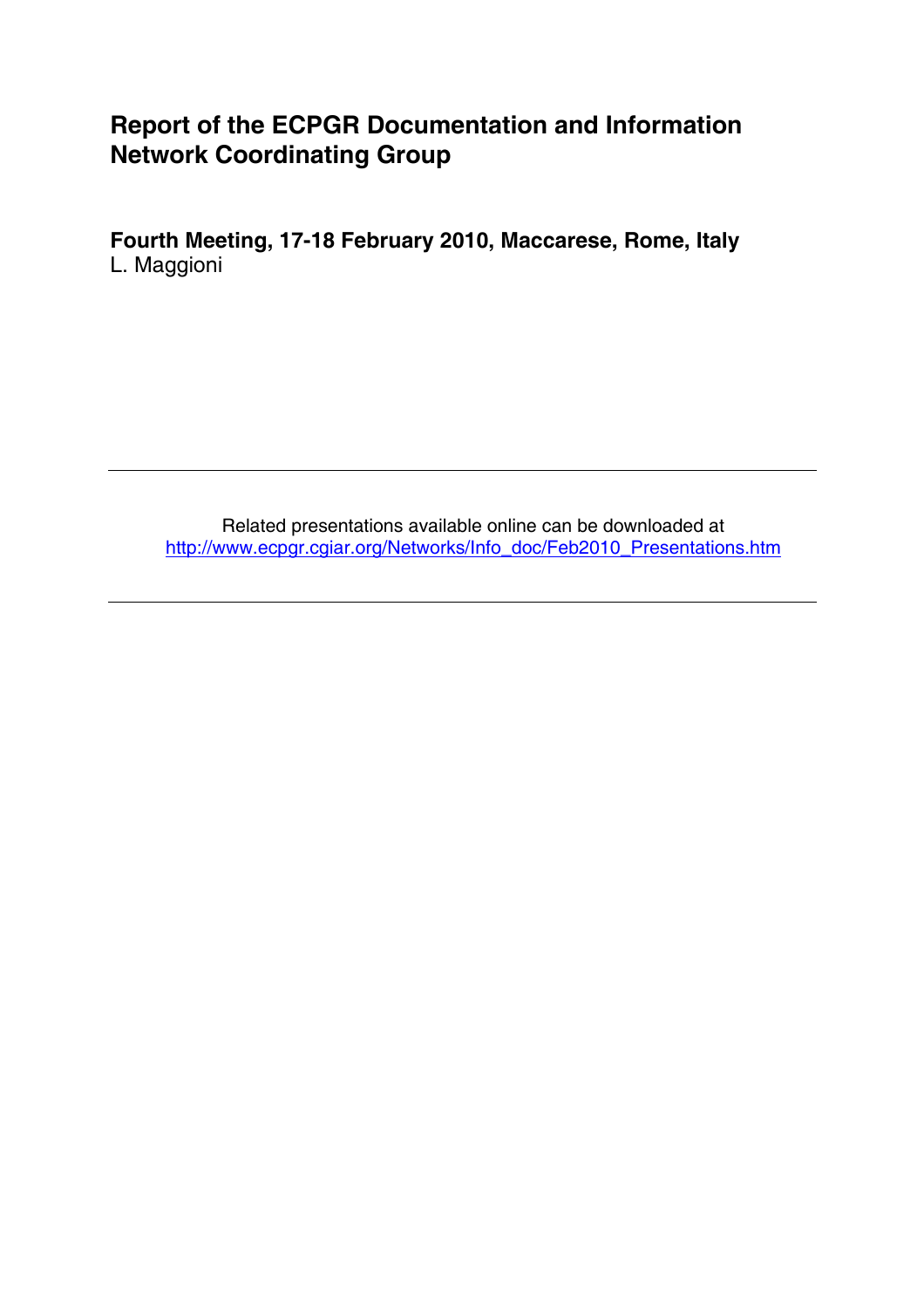# **CONTENTS**

| <b>EXECUTIVE SUMMARY</b>                                                                                                                                                                                                                                                                                                                            | 1                                                   |
|-----------------------------------------------------------------------------------------------------------------------------------------------------------------------------------------------------------------------------------------------------------------------------------------------------------------------------------------------------|-----------------------------------------------------|
| <b>Opening and welcome</b>                                                                                                                                                                                                                                                                                                                          | $\mathbf 1$                                         |
| <b>Activities 2008-2009</b><br><b>EPGRIS3 activities</b><br><b>Prague workshop for National Inventory Focal Points</b><br>Inter-regional workshop on International Treaty implementation                                                                                                                                                            | 1<br>$\mathbf{1}$<br>$\overline{2}$<br>3            |
| <b>Report from the Conference TDWG-2009</b><br><b>C&amp;E data in EURISCO</b><br>Report on NordGen - GBIF activities                                                                                                                                                                                                                                | $\overline{3}$<br>$\overline{4}$<br>$6\phantom{1}6$ |
| <b>Status of EURISCO</b>                                                                                                                                                                                                                                                                                                                            | $\overline{7}$                                      |
| <b>EUROGENEBANK Project Proposal</b>                                                                                                                                                                                                                                                                                                                | 8                                                   |
| <b>Collaboration with the International Treaty on Plant Genetic Resources</b><br>for Food and Agriculture (ITPGRFA)<br>Inter-regional activity in collaboration with the Inter-regional Cooperation Network<br>Vision of Article 17 of the Treaty on the Global Information System<br>Assessment of the registration of the MLS material in EURISCO | 9<br>9<br>9<br>10                                   |
| <b>Collaboration with GIGA</b><br><b>Bioversity Informatics - Future directions</b><br><b>Creating synergy between EURISCO and GENESYS</b><br><b>Update on GRIN-Global</b>                                                                                                                                                                          | 11<br>11<br>12<br>13                                |
| The PGR Secure project proposal                                                                                                                                                                                                                                                                                                                     | 13                                                  |
| <b>Advice to EURISCO</b>                                                                                                                                                                                                                                                                                                                            | 14                                                  |
| <b>Election of new NCG Coordinator</b>                                                                                                                                                                                                                                                                                                              | 15                                                  |
| <b>Closing remarks</b>                                                                                                                                                                                                                                                                                                                              | 16                                                  |
| <b>APPENDICES</b>                                                                                                                                                                                                                                                                                                                                   | 17                                                  |
| Appendix I. Workplan for EURISCO activities, to be implemented by<br>Bioversity International before the end of September 2010                                                                                                                                                                                                                      | 17                                                  |
| <b>Appendix II. Acronyms and abbreviations</b>                                                                                                                                                                                                                                                                                                      | 18                                                  |
| <b>Appendix III. Agenda</b>                                                                                                                                                                                                                                                                                                                         | 19                                                  |
| <b>Appendix IV. List of Participants</b>                                                                                                                                                                                                                                                                                                            | 20                                                  |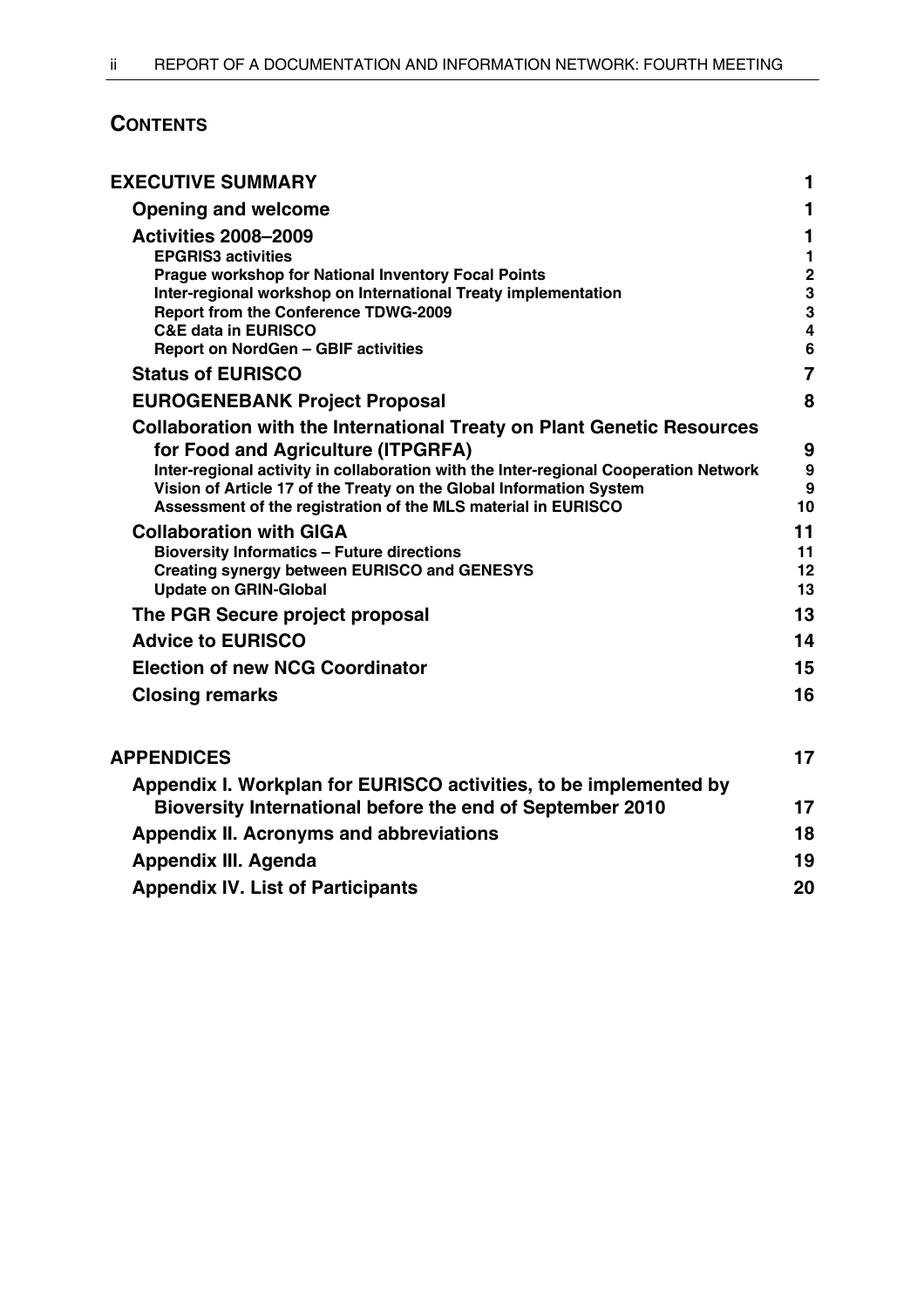# <span id="page-2-0"></span>**EXECUTIVE SUMMARY**

# **Opening and welcome**

The meeting was opened by L. Maggioni, welcoming all the participants to the Bioversity Headquarters, including the observers D.T. Endresen from NordGen, M. Skofic and J. Engels from Bioversity International. All members of the Documentation and Information Network Coordinating Group (Doc&Info NCG) were present, except for A. Tan, who had sent his apologies.

 F. Begemann, Coordinator of the Network, expressed his satisfaction with the achievements reached so far, mainly as part of the EPGRIS3 initiatives, but he also invited the Group to establish new goals in order to make further progress. He informed the Group about his resignation as Network Coordinator at the end of this meeting and about the need to select a new Coordinator.

 L. Maggioni reminded the Group about the relevant decisions taken at the last Steering Committee meeting in Sarajevo, Bosnia and Herzegovina (September 2008) (*presentation available online*). In particular, the Doc&Info NCG was assigned the responsibility of acting as the specific advisory body with the function of monitoring progress on the development and maintenance of EURISCO, as well as providing advice to Bioversity International acting on behalf of the ECPGR Secretariat, for the further development of EURISCO. The composition and Terms of Reference of the NCG were summarized, as well as the workplan and budget for Phase VIII of ECPGR, as agreed by the Steering Committee in Sarajevo (2008).

## **Discussion**

Th. van Hintum asked to what extent the budget could be revised and re-shuffled.

 F. Begemann and L. Maggioni replied that in broad terms the budget was fixed, as a result of a Steering Committee decision. The EURISCO budget line in particular was not expected to be touched in the course of Phase VIII. However, minor re-shuffling of the Network budget lines may still be possible, while significant changes will need to be approved by the Steering Committee.

# **Activities 2008–2009**

# *EPGRIS3 activities*

## *Presentation by Theo van Hintum available online*

The philosophy of the EPGRIS3 platform is about involving active people in collaboration on the basis of self-funding. Collaboration is expected to allow cost-savings. The EPGRIS3 wish list [\(www.epgris3.eu\)](http://www.epgris3.eu/) includes 22 activities, 10 of which have an identified leader and 6 have been completed. The wish list was also the starting point for the documentation activities proposed as part of the EUROGENEBANK project. Completed activities were:

- "The EPGRIS3 Wiki". This was created at NordGen [\(www.nordgen.org/epgris3/wiki\)](http://www.nordgen.org/epgris3/wiki) and it is mainly a repository of information.
- "Link to ECCDBs". Following a meeting in Bonn (2008), a discussion paper by F. Begemann, L. Maggioni and Th. van Hintum entitled "The European *ex situ* PGR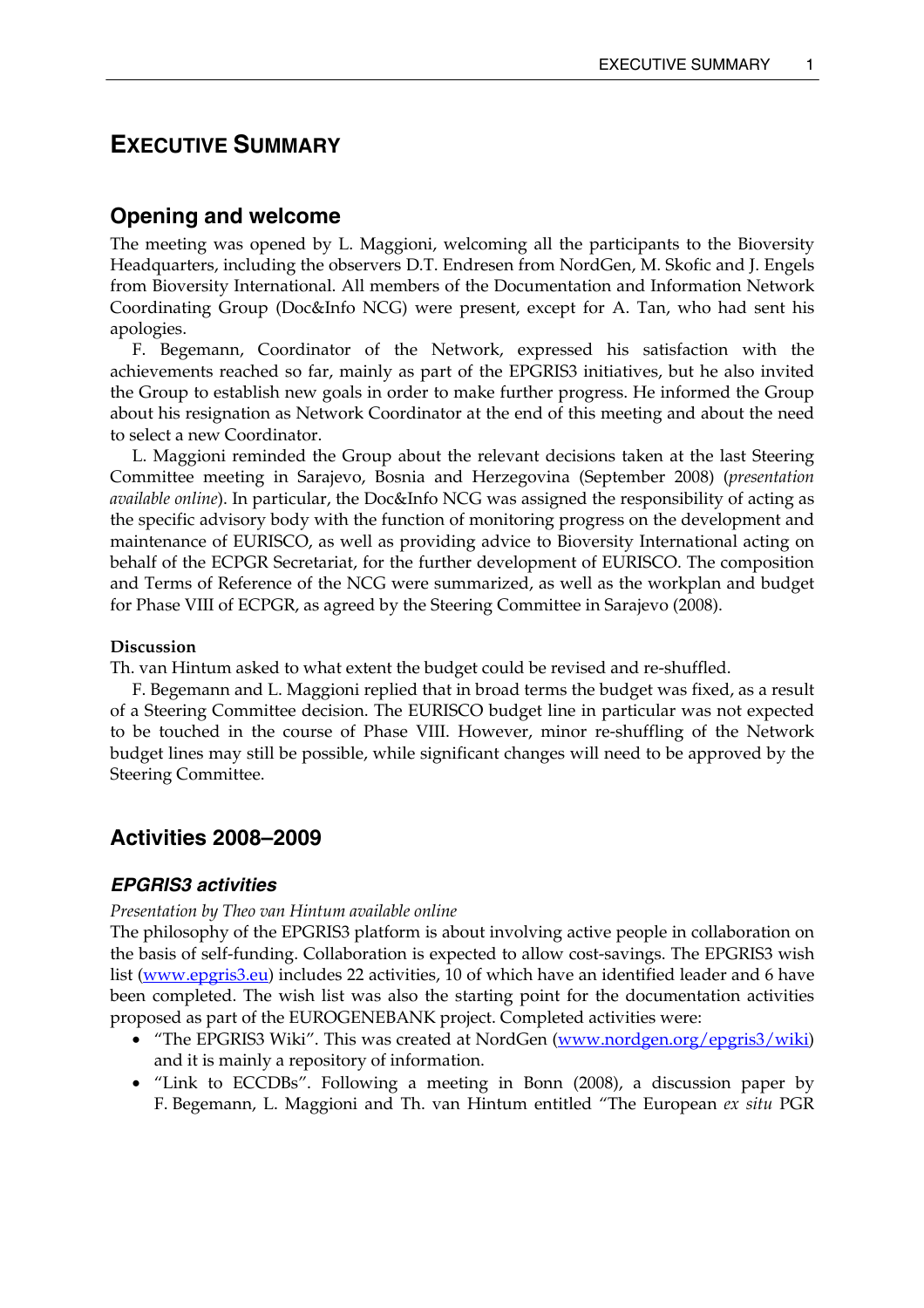<span id="page-3-0"></span>Information Landscape"[1](#page-3-1) was presented at the Steering Committee in Sarajevo (2008) and published as a chapter in a book on "Information and Communication Technologies for Agriculture and Biodiversity Conservation".

- "SMTA reporting" and "MLS and AEGIS". Following a discussion in Bonn (2008), new descriptors for EURISCO were developed. Descriptors to describe whether accessions belong or not to the MLS have since been included in the uploading mechanism.
- "National Focal Points Training and Networking". This activity took place at a workshop organized in Prague, Czech Republic (June 2009), with 25 participants attending.
- "C&E data". A proposal for inclusion of C&E data into EURISCO was drafted, discussed, circulated and eventually approved by the Doc&Info Network in June 2009. Steps towards implementation of the plan are being taken (see topic "C&E Data in EURISCO" in this report.

In conclusion, EPGRIS3 served its purpose, although with only a few active players.

### **Discussion**

F. Begemann commented that EPGRIS3 is a success story, reflecting the priorities and workplan of the Doc&Info Network. It is also a very useful tool to undertake actions in a transparent and open way. Activities can always be updated, some can be added and others dropped. An effort could be made to try to engage more people. This activity could be promoted for example with an article in the Newsletter for Europe.

# *Prague workshop for National Inventory Focal Points*

### *Presentation by Iva Faberová available online*

A training workshop for National Focal Points (NFPs) was organized in Prague, Czech Republic, on 29-30 June 2009, as part of the Doc&Info Network workplan as well as an EPGRIS3 activity. Objectives were to bring NFPs up to date, further improve quantity and quality of data in national inventories, facilitate the reporting of MLS accessions, promote and improve the frequency of upload to EURISCO, and develop and disseminate a "Frequently Asked Questions" manual. Short technical presentations were followed by practical demonstrations about data uploading procedures and error searching. Twenty-five trainees attended (eight of them funded by ECPGR, eight by SEEDNet and nine self-funded). Among the conclusions of the meeting, it was noted that 25 NFPs are responsible for 89% of the EURISCO content. The composition of the NFPs' group changes frequently. More than 50% of the NFPs have been replaced since 2003. This indicates that there is a frequent need to train newly appointed persons and to have instruction material available. Several updates to the data were made just before this meeting, which was therefore an occasion to stimulate the activity of the NFPs. It was shown that two to three days of training are sufficient and that co-financing is important to ensure the success of this type of training event.

## **Discussion**

 $\overline{a}$ 

The recent reduction in the number of UK accessions in EURISCO was explained by the elimination from the National Inventory of *Arabidopsis* laboratory accessions. Only accessions collected from the wild were left in the inventory.

<span id="page-3-1"></span><sup>1</sup> Hintum Th van, Begemann F, Maggioni L. [in press]. The European *ex situ* PGR information landscape. In: Maurer L, Tochtermann K, editors. Information and Communication Technologies for Biodiversity Conservation and Agriculture. Shaker Verlag, Aachen. pp. 149-165.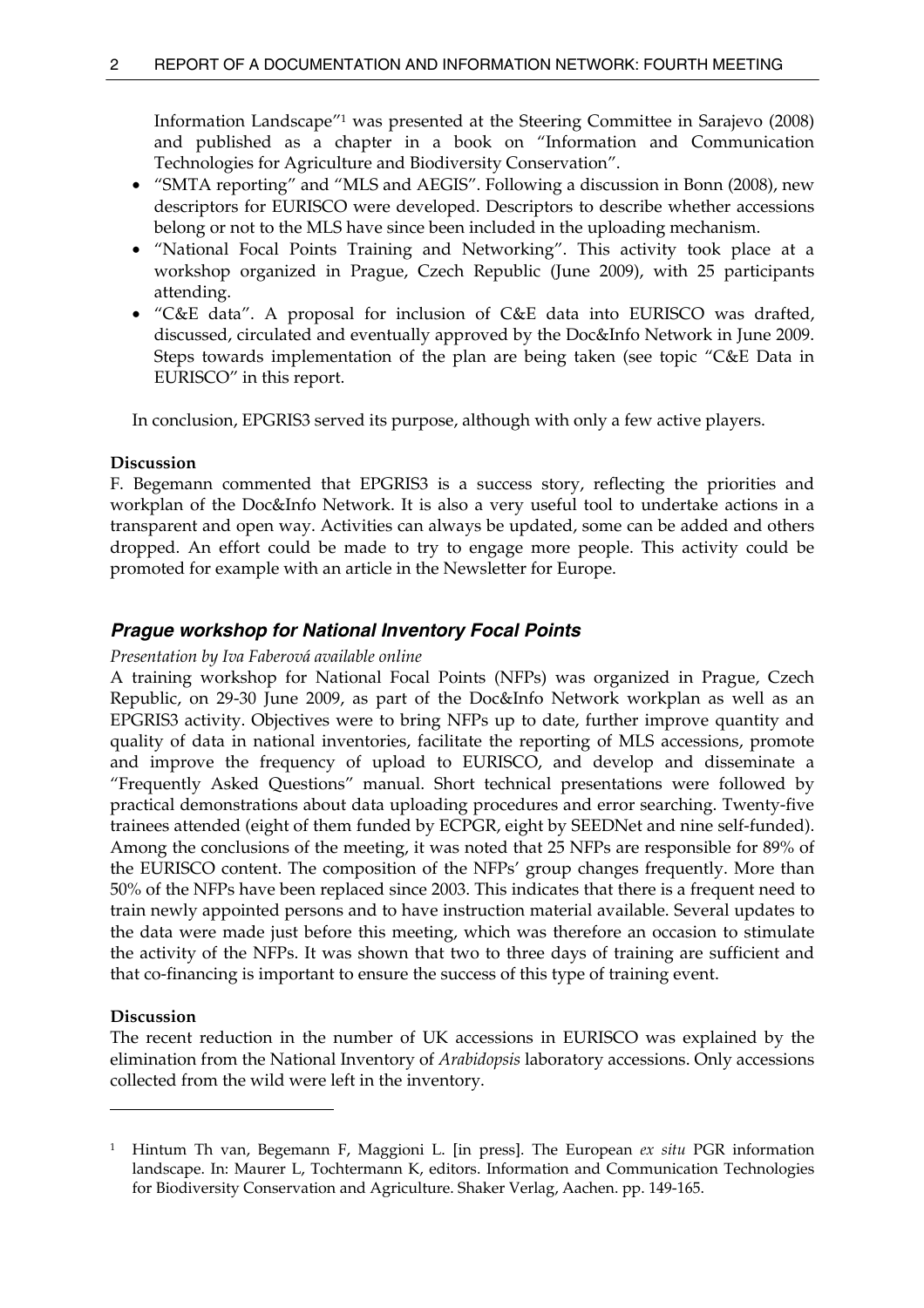<span id="page-4-0"></span> The indirect effect of the Prague workshop on the uploading of data as the meeting drew near was remarked, as well as the impressive turnover of NFPs. It will be necessary to think how to pass on the information to new people when key people leave.

 Th. van Hintum remarked that it would be import for ECPGR to ensure more resources reach the Doc&Info Network, which according to him was insufficiently funded, in comparison with the Crop Networks, and considering the number of activities it undertakes and their impact.

 F. Begemann defended the philosophy of partial self-funding for participation in ECPGR meetings, which is the example offered by the Doc&Info Network during Phase VIII. He suggested pointing out in a letter to the ECPGR Steering Committee that a similar approach could be adopted by other Networks as well, and the Steering Committee should be invited to reconsider the balance of the budget allocation between the different Networks with the intention to increase the budget for the Doc&Info Network.

#### *Inter-regional workshop on International Treaty implementation*

# *Presentation by Lorenzo Maggioni and Frank Begemann available online*

The Documentation and Information Network has included in its workplan for Phase VIII two inter-regional activities in support of the International Treaty (IT) implementation. Funds allocated by the Network will complement other available funds for the same types of action that were budgeted by the Inter-regional Cooperation Network, as well as additional carry-over funds from Phase VII (a total of  $\epsilon$  56 700 is available). The objective, according to the terms of reference of the Inter-regional Cooperation Network, is to convey to other regions similar views and methods to those being used in Europe as regards the sharing of tasks, material and information, while at the same time facilitating and promoting the ratification and implementation of the IT.

 A first workshop for capacity building was organized in March 2009 in Entebbe, Uganda, jointly by ASARECA, EAPGREN, ECPGR, FAO-Treaty Secretariat and Bioversity. F. Begemann and L. Maggioni, representing ECPGR, brought to the workshop the European experience regarding the regional implementation of the Treaty (National information systems, EURISCO and AEGIS). As a result, a road map for the national implementation of the Multilateral System (MLS) was drawn up, with priority assigned to the documentation of designated material, including the establishment and management of information systems. However, in practice, the ECPGR travellers received impressions of no firm commitment taken and of apparent stagnation at the regional network level.

 As a lesson learned from this workshop, before other ECPGR actions are undertaken, it will be essential to verify in advance the existence of a genuine interest of the partner network to implement the MLS as soon as possible. Provision of inter-regional support should also be linked to the possibility of obtaining factual outcomes (i.e. MLS accessions designated, national or regional inventory established, etc.).

 Opportunities for future actions will need to be carefully explored together with the FAO-Treaty Secretariat and Bioversity Regional Directors.

## *Report from the Conference TDWG-2009*

*Presentation by Helmut Knüpffer available online* 

Biodiversity Information Standards (TDWG) was known as the Taxonomic Database Working Group. TDWG is a not-for-profit scientific and educational association affiliated with the International Union of Biological Sciences that was formed to establish international collaboration among biological database projects. TDWG promoted the wider and more effective dissemination of information about the world's heritage of biological organisms for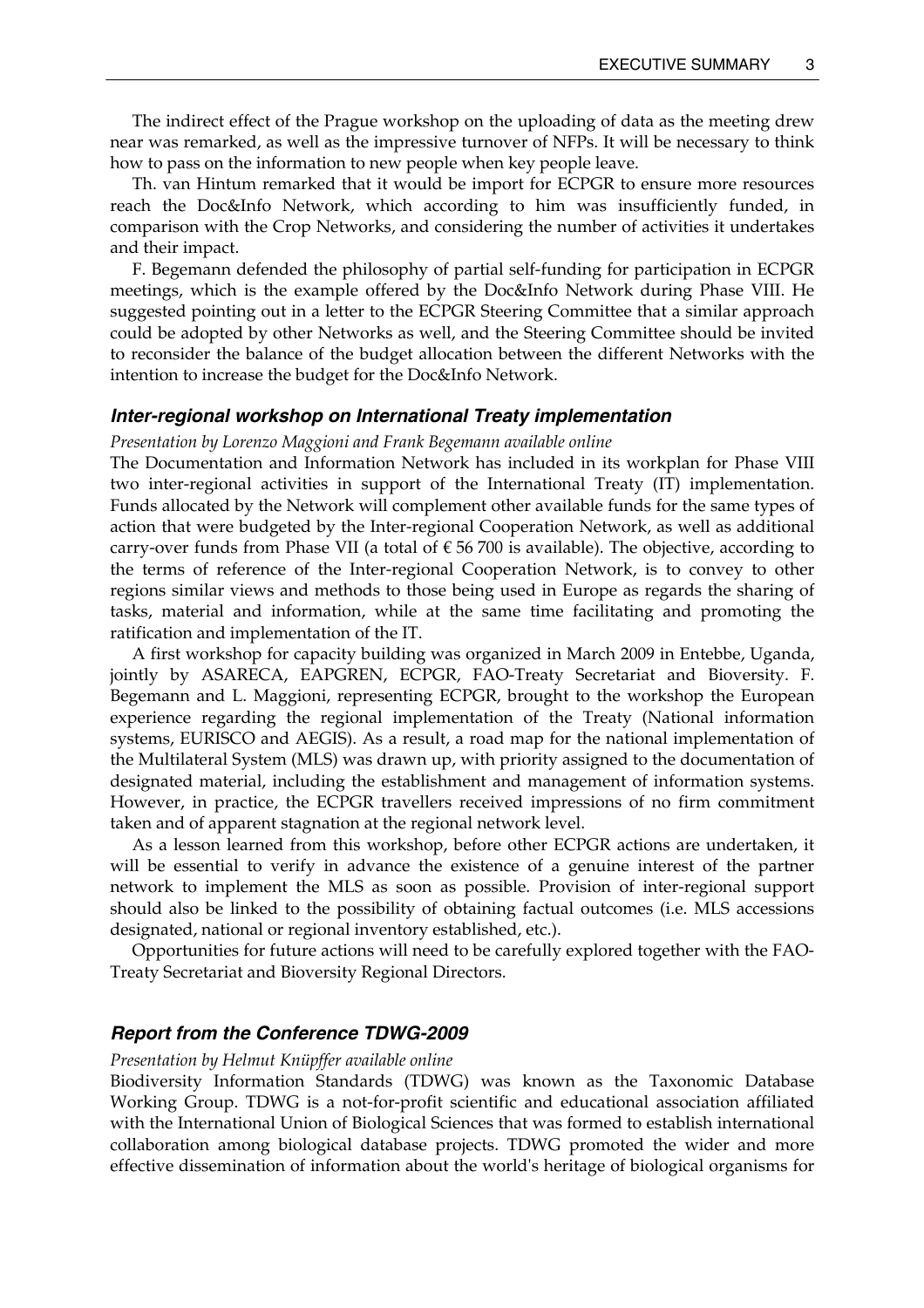<span id="page-5-0"></span>the benefit of the world at large. Its mission is to develop, adopt and promote standards and guidelines for the recording and exchange of data about organisms ([http://www.tdwg.org](http://www.tdwg.org/)).

 The theme of the recent annual TDWG conference held in Montpellier, France, 9-13 November 2009 was "E-knowledge about biodiversity and agriculture". Key institutions of the agricultural research community took part in this meeting, particularly Agropolis International (France), Bioversity International, FAO, ECPGR and the CGIAR. Plenary sessions on agricultural biodiversity informatics themes focused on "Sharing e-knowledge on agricultural diversity worldwide", "Identifying Biodiversity for Food and Agriculture", "Accessing information on Agricultural genetic resources and crop wild relatives" and "Agriculture Information for development". Among the projects presented were: ARCAD (Agropolis Resource Centre for Crop Preservation, Adaptation and Diversity); PROTA (Plant Resources of Tropical Africa); GENESYS (the global PGR accession level portal under development); EURISCO; SINGER and the Crop Trait Ontology of the Generation Challenge Programme. Elizabeth Arnaud (Bioversity) was Chair of both the International and the Local Organizing Committees and Helmut Knüpffer represented the Doc&Info NCG. Among the parallel sessions, relevant discussions were dedicated to the development of a crop trait ontology, the management of data quality, the documentation of local knowledge and the need to integrate it into biodiversity databases. It was clear that collaboration between TDWG and the genebank community is beneficial for both and can be put in practice by sharing infrastructures and exchanging tools, models and data.

#### **Discussion**

The Group noted that the TDWG community has very young and dynamic members. It is focused on new technologies and is ready to resolve problems related to data, but at the same time they have little access to real data. The genetic resources community has access to many data and needs to take advantage of the enthusiasm of young scientists who could bring solutions to the management of PGR data, although concrete and quick solutions are needed, and not necessarily cutting-edge technology.

 The TDWG community is working on the documentation of herbarium specimens and these are described with something very similar to the PGR passport data, therefore opportunities for common solutions could be found.

 It was felt that the Doc&Info Network should follow the ongoing standardization process and make sure that the PGR interests are considered, without trying to over-coordinate the process. Ideally, someone from the TDWG community could be attracted to participate in EPGRIS3 activities.

#### **Decision 1**

*It was considered important that the Doc&Info Network remains informed of what the TDWG community is doing and it will be important to be present at their next meeting.* 

### *C&E data in EURISCO*

### *Presentation by Theo van Hintum available online*

The general provision of C&E data (scores of genotypic traits) is broadly considered very important, but so far it has not happened, since these data are complicated in nature (the phenotype information is composed of genotype information, environmental influence, genotype by environment interaction and experimental error). It is therefore challenging to provide meaningful information. C&E data are rarely available on genebank Web sites and even more rarely searchable. Obtaining C&E data from genebanks is very difficult due to the low level of computerization, the labour involved in the required standardization and also to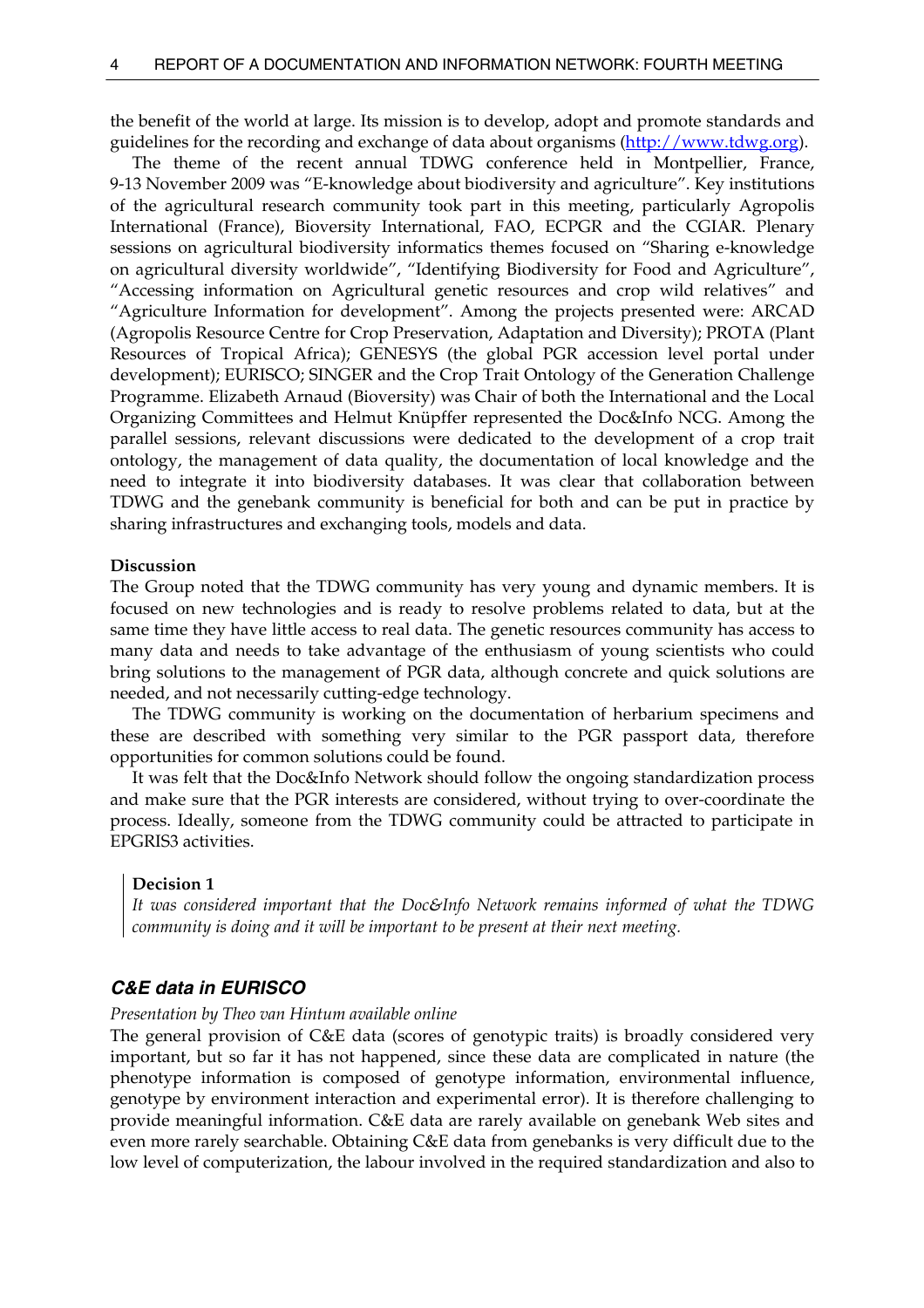intellectual property issues. The challenge to get data from the source (genebank) needs to be a one-time solution that does not require too much manual input.

 The proposed principle is to create a C&E data repository, by creating a data exchange format that is able to cope with non-standardized C&E data, at the same time providing a description of genotype, trait, method and experiment.

 The elements to be included in the exchange format are therefore: 1) Genotype (should be linked to an accession included in EURISCO); 2) Trait (with no need to develop an ontology at this stage, but English should be used); 3) Method (it should be described in order to allow interpretation of the score); 4) Experiment (it should be described in order to characterize the circumstances in which the scoring was recorded). It should furthermore be possible to upload C&E data in packages consisting of one or more experiments, with possibly a generic methodological remark (such as the convention for handling variation within accessions). One experiment should contain *n* genotypes and *m* traits (with their method) and of course *n* x *m* or less scores. This approach will be easy to implement in relational databases. The upload should be implemented in any format (xml, xls, csv) with the possibility to either upload files or use Web services. The five elements of the uploaded file will be: DATASET, EXPERIMENT, TRAIT/METHOD, GENOTYPE and SCORE. The upload should be aligned with the current EURISCO upload mechanism and be accessible to any registered uploader. It should be possible for each uploader to upload data on accessions of more than one National Inventory. The downloading mechanism will need to be developed on a use-case oriented basis. A complicating factor is that EURISCO does not make use of a standardized division into separate crops. In order to download the data of interest, it should become possible to do a taxonomic selection (possibly by crop) and then a trait selection.

 A "road map to the inclusion of C&E data in EURISCO", that was developed at the EPGRIS3 meeting in Bonn, Germany (7 May 2009) was followed up to the stage of harmonization with the GIGA project and technical definition. Volunteer tester institutions for the provision of a first set of C&E data are available. The entire plan is included in the EUROGENEBANK proposal, but we should not wait for it to be funded or rely on this project before taking further action.

#### **Discussion**

Th. van Hintum pointed out the need to clean the EURISCO taxonomy fields and make sure that when a user launches a query for a given crop, all the appropriate accessions are picked up by the search, even if the original scientific name data are misspelled or synonymous. He said that this is easy to do, since it is sufficient to map all the taxonomic combinations to valid standard names. It would then be possible to search within an additional field, "interpreted valid name", without the need to change the original data. He already made a test and he was able, by cleaning 191 genera, to get 95% of the accessions corrected.

Another element that is needed in EURISCO is the definition of crop name categories.

 H. Knüpffer remarked that it will be necessary to encourage producers of C&E data to include the passport data of the accessions studied in EURISCO, so that the respective C&E data can actually be entered in EURISCO.

#### **Decision 2**

*Th. van Hintum will circulate to the Group a proposal to improve access to EURISCO via the standardization of genus and species names. The proposal will be implemented by Bioversity with the help of volunteers from the Group. Evident errors and any imprecisions in taxonomy fields that are identified through this exercise will then be communicated to the NFPs by the EURISCO Coordinator through the taxonomic reports, with the aim of correcting the original data.*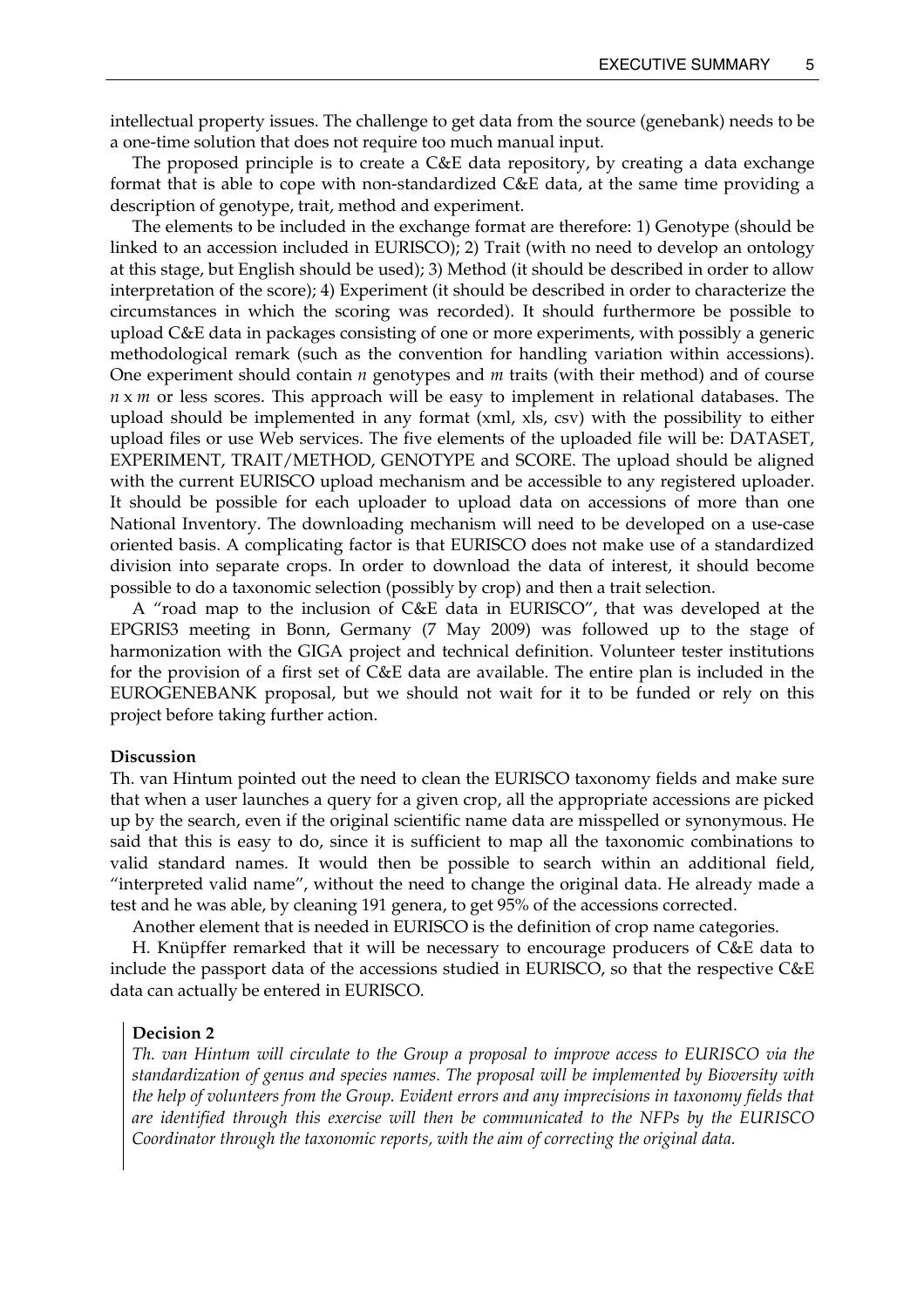#### <span id="page-7-0"></span>**Decision 3**

*The Group agreed that a crop list will need to be jointly developed in collaboration between EURISCO and GENESYS.* 

#### *Report on NordGen – GBIF activities*

#### *Presentation by Jonas Nordling available online*

A germplasm extension to Darwin Core (DwC) was presented at TDWG 2009. This was instrumental to allow the use of new GBIF (Global Biodiversity Information Facility) technology in genebanks. A proposal was made to implement GBIF technology as a test in the European genebank community. A contract was signed between NordGen and GBIF, launching a feasibility study aimed at demonstrating the practical implementation of the GBIF decentralized architecture strategy, in particular in the context of the EURISCO Network. The work will focus on the adoption of the GBIF Integrated Publishing Toolkit (IPT) by selected genebanks in Europe, the publishing of richer content using the Darwin Core germplasm extension and the indexing of these published resources by the EURISCO platform. The work is to be implemented in the context of EURISCO and therefore in close collaboration with the EURISCO Coordinator.

 The purpose of DwC is to facilitate data sharing, thanks to a well-defined standard core vocabulary and a flexible framework to maximize re-usability. The Darwin Core can be extended by adding new terms to share additional information.

 The DwC Germplasm Extension DRAFT 0.1 (26 August 2009) includes the *Multi-Crop Passport Descriptors* (MCPDs) and additional terms to describe germplasm samples. It also includes the new terms for crop trait experiments developed as part of the European EPGRIS3 project and a few additional terms for International Treaty regulations.

 The Integrated Publishing Toolkit (IPT) is a tool in support of data publishers. It consists of a straightforward mechanism to share primary biodiversity data following the Darwin Core standard. It is an open source, Java based web application.

 The Harvesting and Indexing Toolkit (HIT) enables the aggregation of indexes of published primary biodiversity data. The Global Biodiversity Resources Discovery System (GBRDS) is a yellow page reference of biodiversity resources. The IPT and HIT instances installed in the course of this project will be registered in the GBRDS.

 The objectives of the project will be: to evaluate the GBIF decentralized architecture; to upgrade the IPT with the Darwin Core extension for the genebank community and to develop associated documentation; to install and test the IPT in various genebanks in Europe that, as far as possible, are also EURISCO/ECPGR partners; to test the registration of the IPT installation through the GBIF GBRDS; to test the HIT installation for the EURISCO platform; to install an IPT instance on the EURISCO platform and synchronize it with the GBIF central index.

 The project will run until 20 December 2010. The suggested sites for IPT installation are NordGen, Sweden; EURISCO at Bioversity-HQ, Italy; Bioversity-Montpellier, France; IPK Gatersleben, Germany; BLE, Bonn, Germany; WUR CGN, Wageningen, The Netherlands; CRI, Czech Republic; VIR, Russian Federation; the Balkan countries (Albania, Bosnia and Herzegovina, Croatia, Macedonia FYR, Serbia, Romania); and the Baltic countries (Estonia, Latvia, Lithuania).

 The compatibility of data standards between PGR and biodiversity collections will make it possible to integrate the worldwide germplasm collections into the biodiversity community.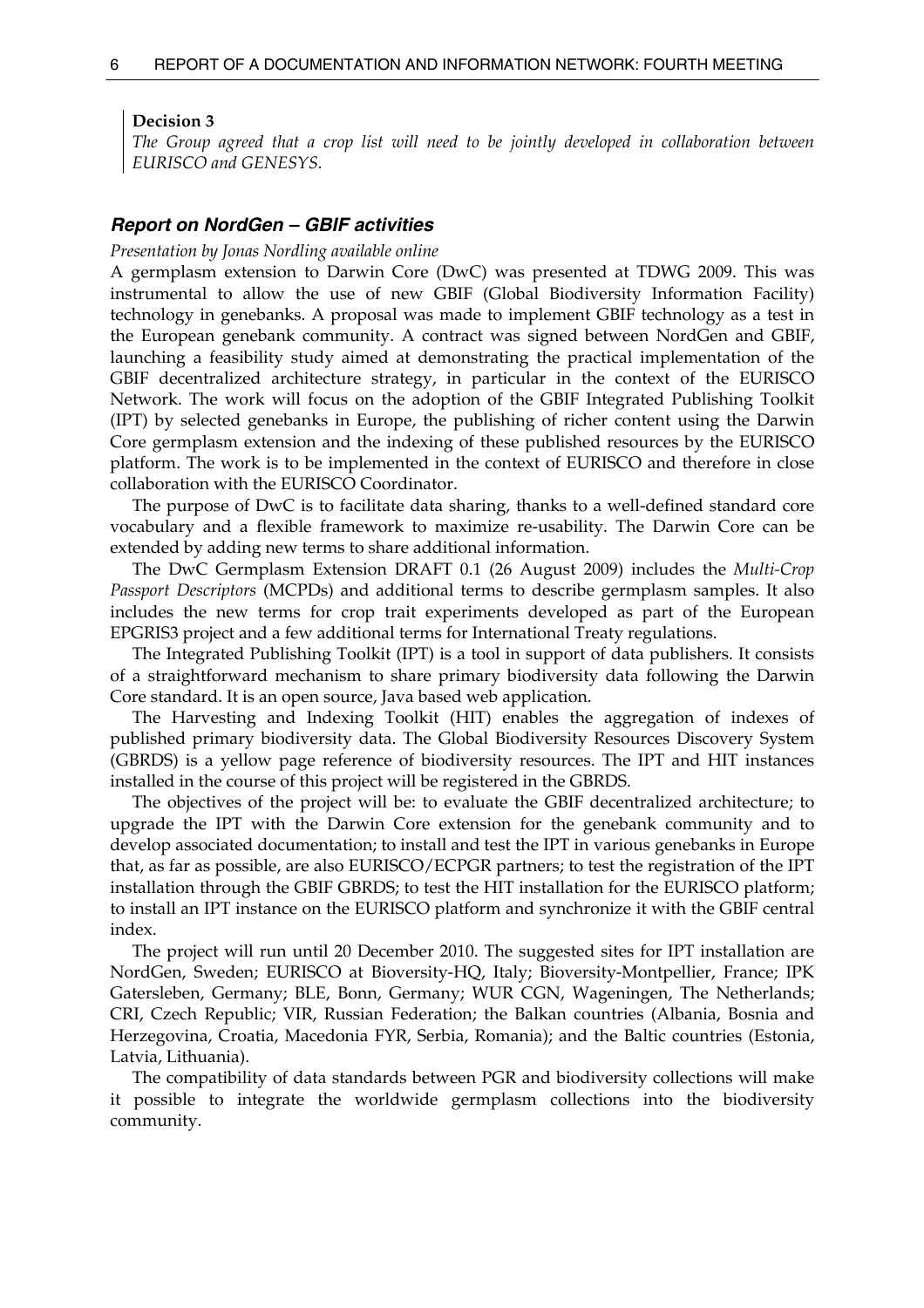#### <span id="page-8-0"></span>**Decision 4**

*The Group will look with interest to the results of the project run by NordGen, aiming to test in various European genebanks the use of the Integrated Publishing Toolkit developed by GBIF. By the end of the year this Group is expecting to be informed of progress.* 

# **Status of EURISCO**

#### *Presentation by Sónia Dias available online*

Progress on the decisions taken at the last EURISCO Advisory Group meeting (12 March 2008, Bonn, Germany), was reviewed: The EURISCO Data Sharing Agreement is being sent out for endorsement and signature. Statement of objectives was included in the background of the document. Indicators of quality and of success of EURISCO were included in the workplan 2009-2013 and submitted to the Doc&Info NCG. A workplan for 2008 activities was delivered in 2008. A workplan for 2009-2013 was delivered to the Doc&Info NCG and presented at the ECPGR Steering Committee meeting in Sarajevo (September 2008). The new Terms of Reference of the Doc&Info NCG operating also as the EURISCO Advisory Group and including the governance of EURISCO were made available online on the ECPGR site.

 The current list of National Focal Points was shown, indicating that one quarter of them were either new or replaced in 2009. National Inventories providing data to EURISCO reached the number of 40, with two new entries in 2008 (Albania and Turkey) and three new entries in 2009 (Belarus, Croatia and Montenegro). The number of accessions in EURISCO decreased in 2009 by about 200 000 units, corresponding to a decision from the UK to remove the laboratory *Arabidopsis* accessions. The number of data providers increased between 2005 and 2010, from about 175 to the current near 300. Sixty-two per cent of the countries have updated their National Inventories in 2009 or 2010. A diagram with completeness of descriptors and a sample status overview was shown.

 The EURISCO Web site visits in the last year showed over 8000 visits from 105 countries. Dissemination activity was undertaken with presentations at conferences (EUCARPIA, GBIF, TDWG), publication in newsletter articles and the preparation of multilingual fact sheets. Seminars and training were carried out in Spain (November 08), Armenia (April 09), Russian Federation (May 09), Czech Republic (June 09), Ukraine (October 09) and Bosnia and Herzegovina (November-December 09), thereby training a total of 113 people.

 A total of 333 taxonomic reports were sent to the NFPs in December 2009. Helpdesk support was ensured all the time.

 In summary, EURISCO includes data from 40 National Inventories and 296 genebanks. The data refer to 5387 genera and 34 823 species (genus-species combinations), including spelling variants and synonyms. The accessions can be listed as wild species (99 524), breeding and research material (151 454), traditional cultivars and landraces (260 111). Accessions registered as MLS are 211 805. The total number of accessions is 1 050 197. Four National Inventories are still expected to be included in EURISCO (Belgium, Bosnia and Herzegovina, Malta and Moldova).

 Among the improvements needed (and expected), there is the need to allow import from more data formats and enable direct upload by institutes. Also upload of partial datasets should be envisaged. Planned tasks for short- and medium-term action (February-September 2010) were presented for prioritization by the Group.

#### **Discussion**

A detailed workplan for the coming eight months was requested, in order to enable the NCG to comment, advise and establish priorities. More frequent progress reports to the NCG were also recommended.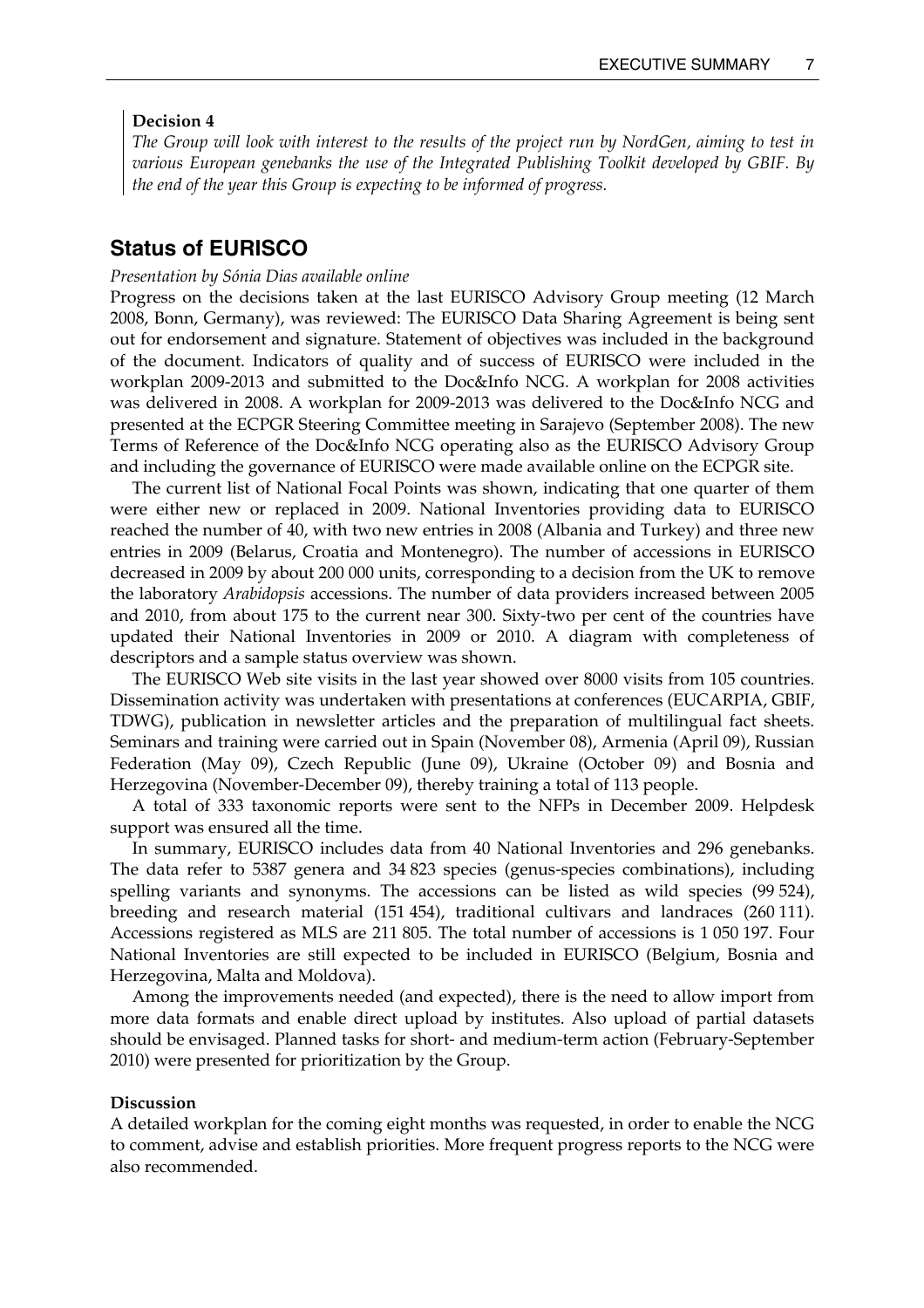# <span id="page-9-0"></span>**EUROGENEBANK Project Proposal**

### *Presentation by Jan Engels available online*

A topic on an integrated European genebank was included in FP7 Work Programme 2010 Call on "Research Infrastructures" – Support to existing research infrastructures – Integrating Activities. Bioversity (i.e. ECPGR Secretariat) coordinated the development of a project proposal called EUROGENEBANK (Integrated research infrastructure for rational *ex situ* conservation and use of European PGRFA). The proposal was submitted on 3 December 2009. The project was squarely placed within the AEGIS framework and it included key aspects agreed upon by the ECPGR Steering Committee.[2](#page-9-1) The project is an "independent" entity, but it would also manage the interface with the wider community. The outputs would be made available to all European genebanks. If funded, the ECPGR Secretariat will coordinate its implementation, with 32 partners in 19 countries. The total requested budget is  $\epsilon$  8 683 685.

 Several of the 11 Work Packages (WPs) planned include relevant activities on Documentation and Information, as follows:

- WP2: "Project website development and operation".
- WP3: "Inventory of European PGR facilities, crops and actors (i.e. Knowledge Base)"; "Development of C&E information services facilitating PGR utilization"; and "Developing strategy for updating information in knowledge base".
- WP4: "Develop European Accession Selector"; "Inclusion of selected MAAs in EURISCO by National Focal Points"; and "Develop a procedure for inclusion of new European Accessions in EURISCO".
- WP5: "Analysis of user groups for crops (information to be fed into Knowledge Base)".
- WP6: "Supporting training workshops and building capacity (including on Knowledge Base and of National Inventory Focal Points"; "Packaging knowledge products"; "Training genebank staff in applying new tools, methods and protocols"; "Facilitating exchange of scientists".
- WP7: "Creation of crop portals for model crops"; "Data mobilization for more and better data in EURISCO"; "Increase quality and quantity of EURISCO passport data"; "Improve public web-interface to EURISCO"; "Apply web-services technology for uploading National Inventory data to EURISCO"; "Create repository and interface for C&E data"; "Create trait ontology on basis of C&E data repository".
- WP8: "Ensure through interface to EURISCO free access to data"; "Provide support (i.e. training, seminars, helpdesk function) to users"; "Improve functionalities, new tools, etc."; "Contribute to better services and review of procedures".
- WP9: "Inventory of genebank manuals and guidelines".

 $\overline{a}$ 

- WP10: "Instructions and templates development for QMS case studies".
- WP11: "Prioritizing germination tests developing software for predicting seed storage and prioritizing accessions for viability testing".

 In conclusion, the active engagement and participation of the Documentation and Information Network members will be important. The project will provide an opportunity to speed up the AEGIS implementation process and will provide opportunities to further strengthen information management in Europe.

<span id="page-9-1"></span><sup>&</sup>lt;sup>2</sup> ECPGR. 2009. A Strategic Framework for the Implementation of a European Genebank Integrated System (AEGIS). A Policy Guide. European Cooperative Programme for Plant Genetic Resources (ECPGR). Bioversity International, Rome, Italy.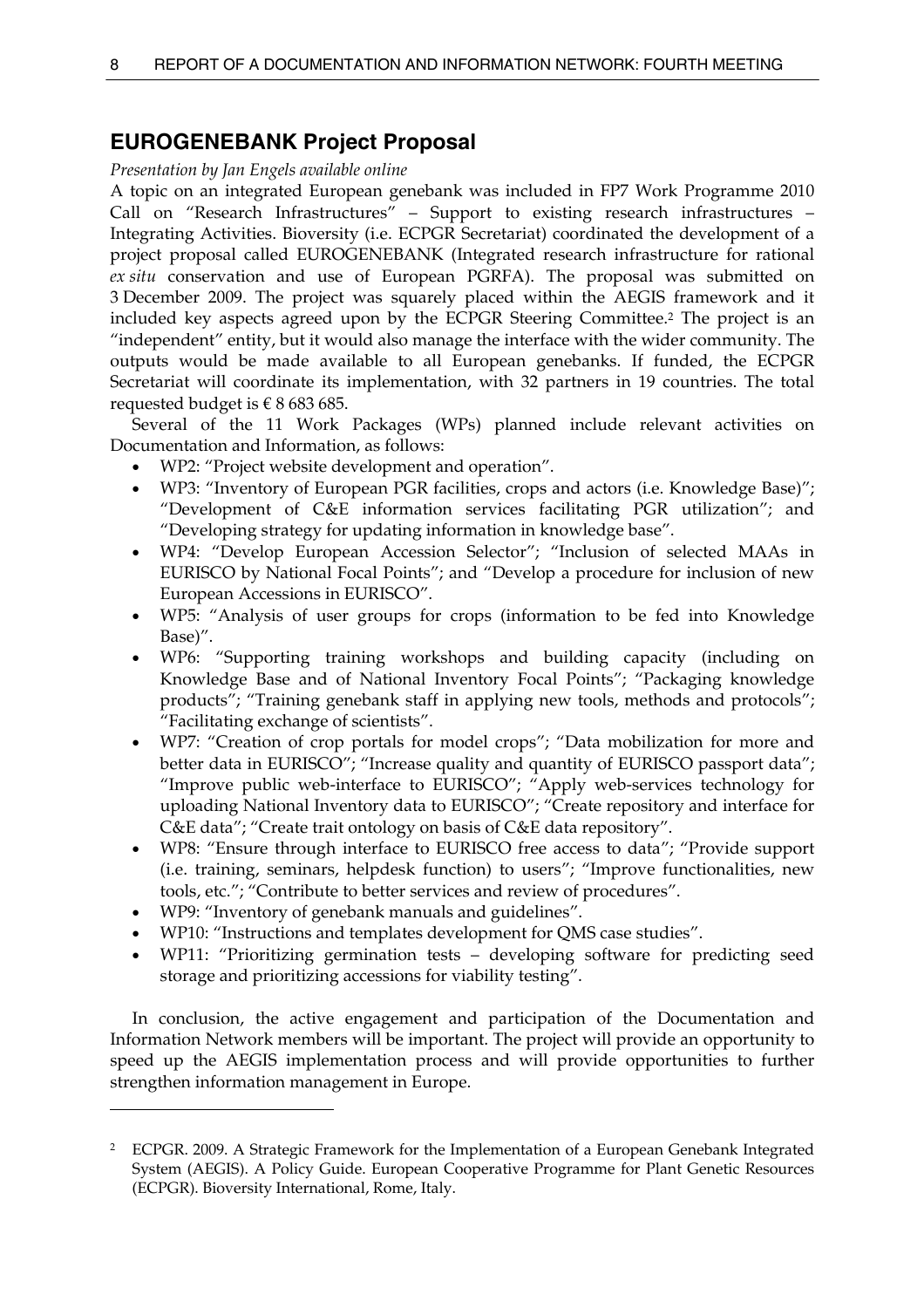#### <span id="page-10-0"></span>**Discussion**

The Group expressed their hope for the project to be successful. If the project is not funded, the Network will need to continue its activities, identifying the priority areas to be covered within the framework of ECPGR (limited funds) and EPGRIS3 (self-funded activity).

# **Collaboration with the International Treaty on Plant Genetic Resources for Food and Agriculture (ITPGRFA)**

# *Inter-regional activity in collaboration with the Inter-regional Cooperation Network*

#### **Discussion**

F. Begemann remarked that the organization of future workshops needs to start well in advance of the meeting and it is necessary to make sure that it is possible to make an impact. Early consultation with the Treaty will be necessary, in order to establish which Network requires training and leading to activities in the region. A formalized agreement of collaboration between ECPGR and the Treaty will need to continue being pursued.

Th. van Hintum suggested reconsidering the undertaking of this type of activity.

 F. Begemann clarified that the process will be led by the Inter-regional Cooperation Network.

## *Vision of Article 17 of the Treaty on the Global Information System*

*Presentation by Frank Begemann available online* 

According to the provisions of the International Treaty, among the responsibilities of the Contracting Parties, Article 13.2(a) requires exchange of information as part of the benefit sharing in the Multilateral System (MLS). This includes catalogues and inventories of PGRFA, information on technologies, technical, scientific and socio-economic research and characterization and evaluation and utilization data. Such information shall be made available through Article 17, i.e. the Global Information System. This System, to be created in cooperation with the Clearing House Mechanism of the Convention on Biodiversity, has to be developed based on existing information systems.

 Information requirements under the Standard Material Transfer Agreement (SMTA) of the Treaty foresee that the Provider periodically inform the Governing Body about the SMTAs entered into (Article 5.e). The Recipient should make available to the MLS, via the Global Information System, information on research and development carried out on the material (Article 6.9). The Third Party Beneficiary (FAO) has the right to request appropriate information (Articles 5(e), 6.5(c), 8.3, Annex 2.3).

 Among the activities of the Treaty Secretariat, there are plans to offer to the providers an offline IT tool (Gene-IT) and an online Ordering Tool Kit (OTK). To recipients, the Secretariat will offer a Datastore to report back to the Governing Body and a Permanent Identifier (PID) server to uniquely identify users.

 As decided at the Third Session of the Governing Body (GB3), it will be a responsibility of the Secretariat to continue to collaborate with FAO and other relevant stakeholders on information technologies to facilitate their contribution, to promote greater access to relevant information and information systems by Contracting Parties and other relevant stakeholders, and to develop a vision paper to be presented to the Fourth Session of the Governing Body to take stock of existing information systems and to outline a process for the development of the Global Information System.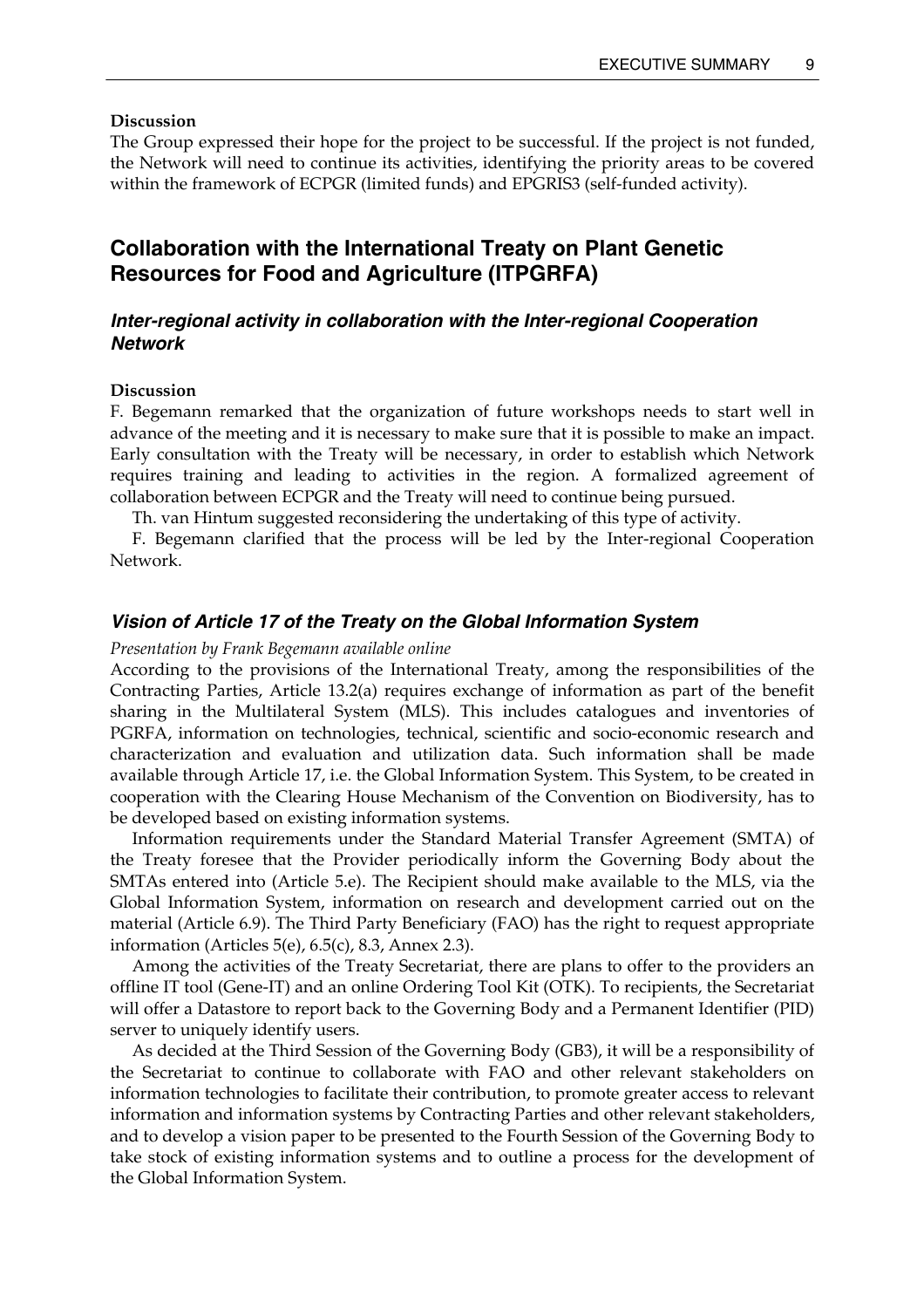<span id="page-11-0"></span> Regarding the reporting procedure under the SMTA of the MLS of the ITPGR for Providers, resolution 5/2009 of GB3 took decisions on "Third Party Beneficiary Procedures". Two options were allowed, either the Provider transmits a copy of the completed SMTA, or alternatively it will need: 1) to ensure that the completed SMTA is at the disposal of the Third Party Beneficiary as and when needed; 2) to state where the SMTA in question is stored, and how it may be obtained; and 3) to provide the following information: identifying symbol/number attributed to the SMTA by the Provider; name and address of the Provider; date on which the Provider agreed /accepted the SMTA and in case of shrink-wrap, the date on which the shipment was sent; name and address of Recipient, and in case of shrink-wrap agreement, the name of the person to whom the shipment was made; and identification of each accession in Annex I of the SMTA, and of the crop to which it belongs.

 Consequently, the procedure approved *ad interim* by the ECPGR Steering Committee in September 2008 for additional and voluntary reporting on concluded SMTAs is no longer applicable, since it did not consider details such as name and address of recipient or the identification of each accession.

 In conclusion, for the reporting by Contracting Parties, genebank documentation systems, National Inventories and a regional system such as EURISCO play a key role. GENESYS, as global accession level information system, may also have a role to play.

 Regarding the SMTA reporting obligations (two options) the Gene-IT tool will be made available by the Treaty Secretariat. It is not clear whether GRIN-Global will have a role. The online Ordering Tool Kit (OTK) developed by CIRAD will also be made available. It is not clear whether the online ordering tools developed by IRRI, CGN, IPK and NordGen will also be used for this purpose.

 It is proposed that the ECPGR Doc&Info Network should stand ready to support the ITPGRFA vision paper process and the further development of IT tools needed.

#### **Discussion**

Critical comments were expressed about the excessive bureaucracy and legal impediments that were being created by the process of reporting to the GB and the Third Party Beneficiary. F. Begemann said that there was not enough European strength/unity during the negotiations in order to be able to limit such a trend.

 The Group agreed that the Doc&Info Network should stand ready to support the process of preparing the vision paper (March 2011), especially with the intention to influence this paper with practical principles.

#### *Decision 5*

*A formal letter should be sent by the Doc&Info NCG to the Secretary of the Treaty, Shakeel Bhatti, offering expertise to contribute to writing the vision paper, as well as offering technology solutions. The letter, to be drafted by F. Begemann and Th. van Hintum and sent by the Doc&Info Coordinator, should be copied to all National Coordinators.* 

#### *Assessment of the registration of the MLS material in EURISCO*

#### *Presentation by Sónia Dias available online*

In September 2008 the ECPGR Steering Committee agreed to use EURISCO as a service to the International Treaty on Plant Genetic Resources for Food and Agriculture (ITPGRFA). The proposed mechanism of registration of accessions in the Multilateral System (MLS) was approved, as well as an interim reporting procedure, at the national level, on the use of Standard Material Transfer Agreements (SMTA).

 Consequently, two new descriptor fields were implemented in EURISCO in 2008 regarding MLS status of each accession. Descriptor fields for SMTA reporting were also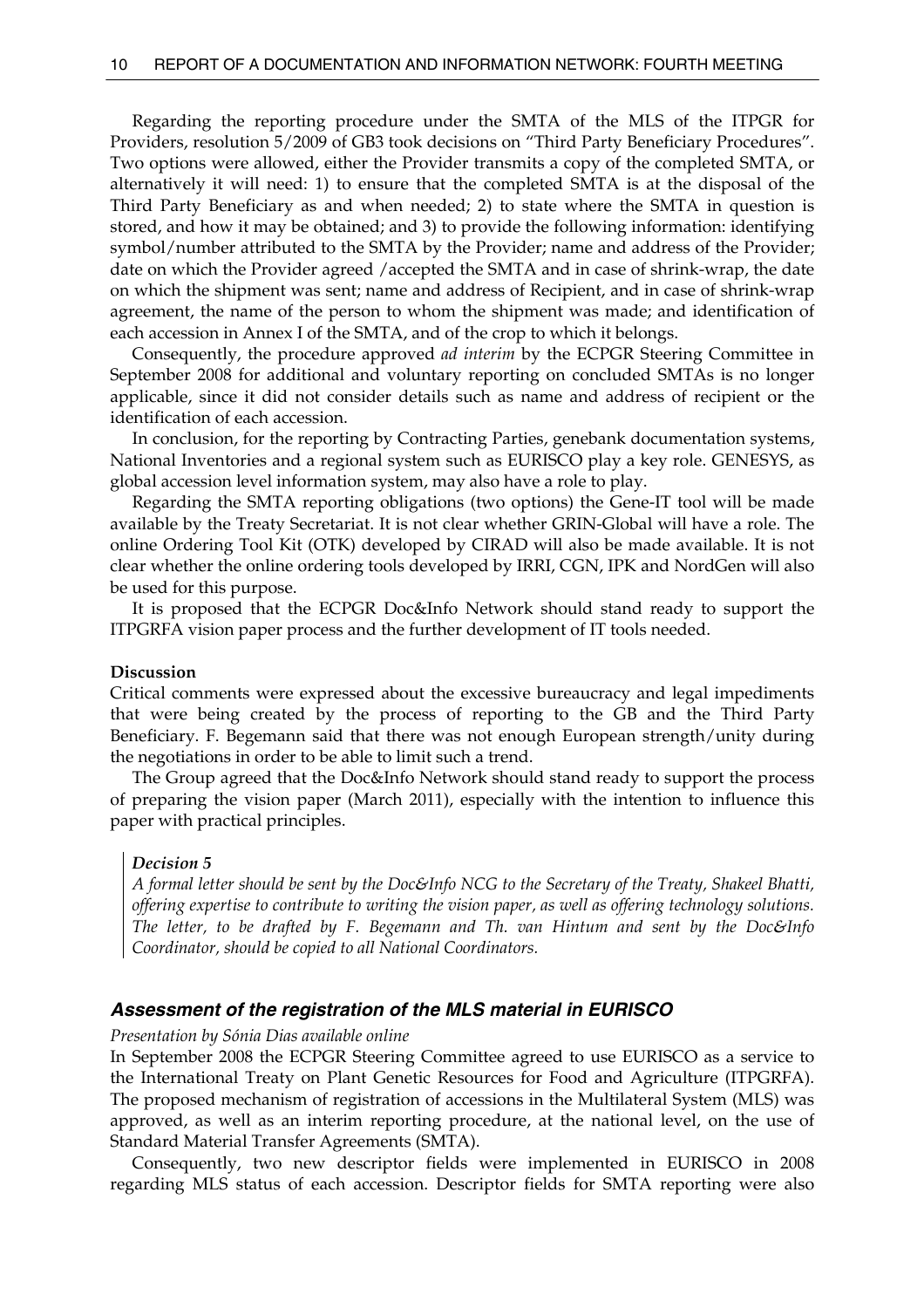<span id="page-12-0"></span>made available for National Inventories to manage them, but they were not published online.

 So far, a total of 211 805 accessions have been registered by 13 countries as part of the MLS. These represent about 20% of the total material searchable in EURISCO, covering around 66% of the genera from Annex I of the ITPGRFA.

 Countries that have registered accessions are: Austria, Czech Republic, Germany, Ireland, The Netherlands, the Nordic Countries, Poland, Portugal and Spain. Notifications of registration were also sent directly to the Treaty by Germany, The Netherlands, the Nordic Countries, Portugal, Romania and Switzerland.

### **Discussion**

As indicated in the previous presentation, following the decisions of GB3, the interim SMTA reporting descriptors are no longer suitable for implementation.

 F. Begemann specified that Germany sent a letter to the Governing Body, notifying them that information about German MLS accessions is available from EURISCO.

# **Collaboration with GIGA**

#### *Bioversity Informatics – Future directions*

#### *Presentation by Michael Mackay available online*

Bioversity's Director General has reinforced the importance of sustaining one global genetic resources information system on genebank holdings, with multiple portals providing access into the same underlying data structure. The portals that will provide additional views into the information that will be stored in the GENESYS system, following its launch, are the Web sites of EURISCO and SINGER. This underlying principle was implicit in the GIGA project which is anticipated to be the first step towards achieving a global information system as identified in the International Treaty on PGRFA.

 Bioversity is currently undertaking a strategic planning process for Biodiversity/Genetic Resources Informatics. This process is led by the Director of the "Understanding and Managing Biodiversity" (UMB) Programme, Laura Snook. Bioversity's last External Program and Management Review (EPMR) in 2009 recommended greater investment in informatics and expanding to cover bioinformatics – molecular biology data. Bioversity accepted this recommendation. As part of the CGIAR, Bioversity is primarily committed to supporting/servicing the developing world. The CGIAR change process is currently under way and will influence the way Bioversity and other centres are funded. This will affect Bioversity's future role in informatics. It is expected that Bioversity's role in the system will be clear by April 2010. The strategic plan under development at Bioversity will be ambitious, seeking to define where Bioversity should be 10 years from now. Some of the aspects and challenges to be considered might include:

- A move to include *in situ* genetic resources systems into the informatics portfolio in a greater way
- Including non-accessioned germplasm (e.g. breeders' material) in the portfolio
- Including genetic data
- Including more genebanks and public/private collection data in GENESYS
- Engaging more with pre-breeders and breeders in future iterations of GENESYS.

Obviously Bioversity will need partners to achieve its goals.

 Regarding EURISCO, this year the European genebank passport (and allied) data provided by the National Focal Points will be made available directly from the EURISCO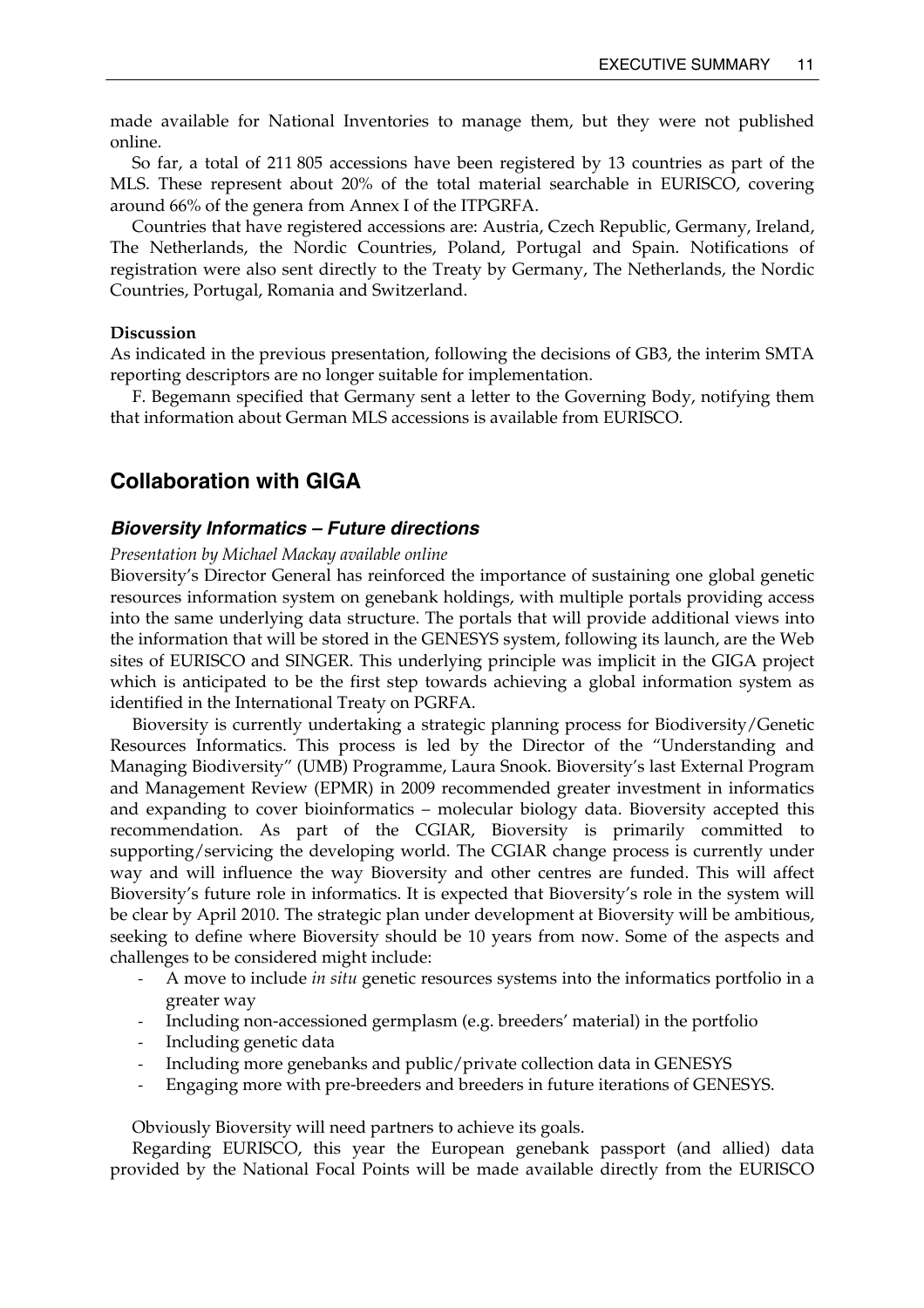<span id="page-13-0"></span>Intranet to the GENESYS data warehouse at the same time they are published in the EURISCO portal. The GENESYS data warehouse may require some modifications to accommodate non-MCPD EURISCO data.

 Sometime in the future, as the EURISCO portal is being maintained and updated, it will migrate to accessing the data from the same structure as the GENESYS portal.

A demonstration of GENESYS, the gateway to genetic resources [\(www.genesys-pgr.org\)](http://www.genesys-pgr.org/) then followed. Feedback from users would be welcome.

### *Creating synergy between EURISCO and GENESYS*

#### *Presentation by Theo van Hintum available online*

EURISCO is currently hosting passport data. These have already been included in GENESYS. Both EURISCO and GENESYS wish to handle C&E data. It will therefore be important to benefit from each other and especially to avoid duplication of work.

 In order to inform each other about the plans and products, Fawzy Nawar from Bioversity visited Theo van Hintum and other CGN staff in Wageningen in December 2009 and Siegfried Harrer and Frank Begemann, BLE, Bonn, Germany, also joined them. As a result, a note on "Creating synergy between GENESYS and EURISCO" was drafted by Th. van Hintum and F. Nawar, with the objective of analysing both approaches and finding overlaps and possibilities for synergy. An inventory was also made of the adaptations required for the two systems to become compatible.

 It was observed that GENESYS is a database with a C&E data design that is based on sample GRIN and ICARDA data sets. It offers technical solutions for practical problems (such as one table per crop/trait/method combination), it is crop-based and adopted some pragmatic solutions, such as the trait categories. On the other hand, the EURISCO proposal for a repository of C&E data aims at the easiest possible upload and is not based on a crop concept. GENESYS is not well documented in terms of schema and data dictionary (with format rules, etc.). The structural differences with EURISCO are however non-significant and only the fact that GENESYS is crop-oriented might cause problems.

In order to make steps forward, the following action points are proposed:

- 1. EURISCO and GENESYS operators need to make sure that they stay informed about each other's progress, and representation in each others' planning meetings should be arranged.
- 2. GENESYS should develop its documentation to clarify its structures, format rules, etc. Once this information becomes available, a detailed comparison of the two formats should be made and in case of non-compatibility, solutions should be discussed and implemented.
- 3. GENESYS and EURISCO should compile a joint list of crops and their names and agree on using these as a standard. The list should cover (close to) all species occurring in both systems, with priority given to crops for which C&E data are available or can be expected in the near future.
- 4. GENESYS and EURISCO should jointly develop a system of standardized trait names. These will need to be compatible with the trait categories in GENESYS and based on existing ontologies (such as those of the Generation Challenge Programme, the Trait Ontology Consortium, etc.).
- 5. EURISCO should incorporate the crop concept into the taxonomy system it will develop, even though this will not be part of the uploading format.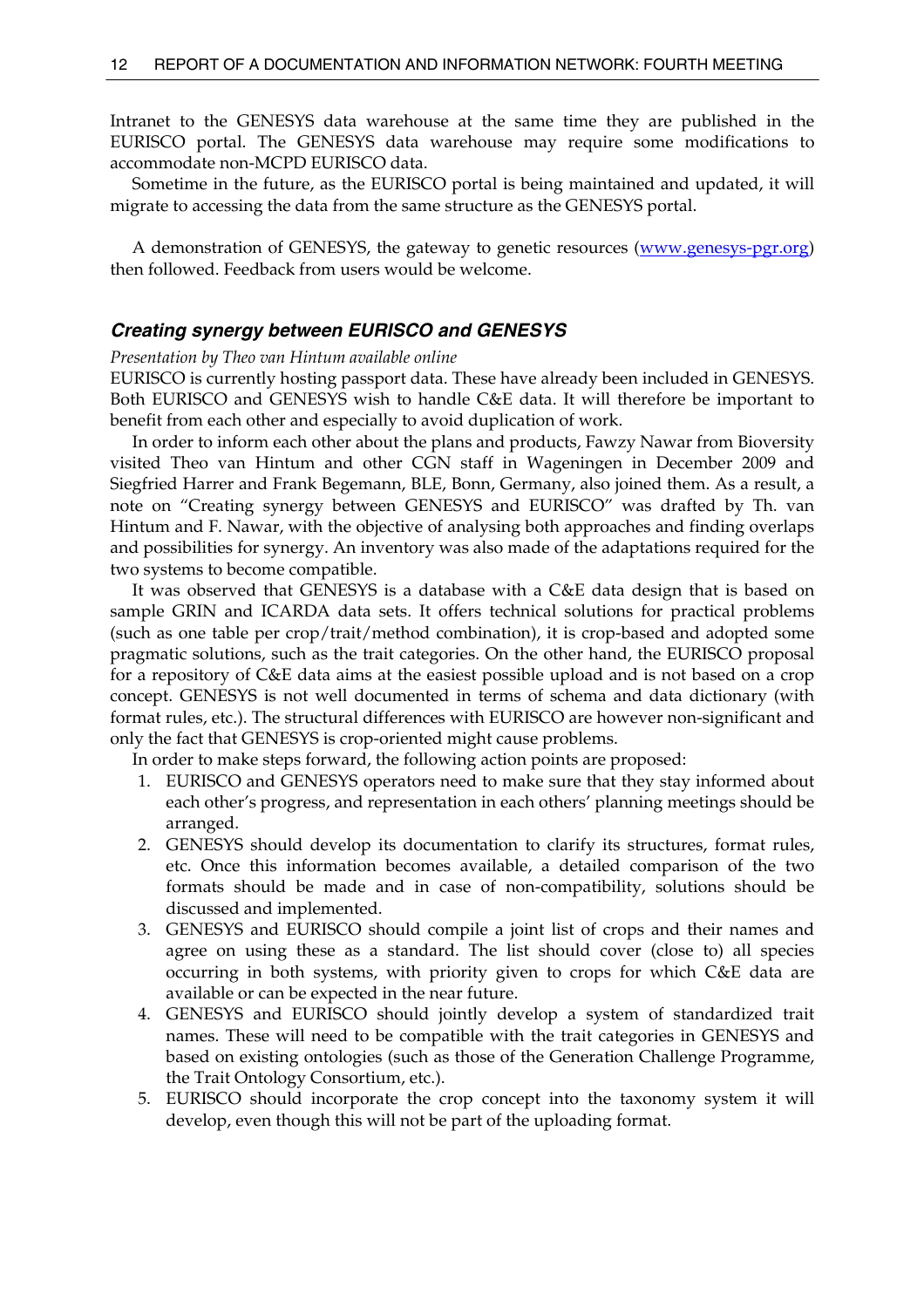- <span id="page-14-0"></span>6. EURISCO should expand its uploading format with a few optional fields that are essential for the proper use of GENESYS, i.e. add Methods.Unit & Methods.Options that allow automatic de- and recoding of scores (this information is already contained in the proposed element TRAIT.TRAIT\_METHOD).
- 7. GENESYS and EURISCO should both consider adding additional optional fields, i.e.: a. GENESYS:
	- DATASET.UPLOADERCODE and TRAIT.TRAIT\_REMARKS

b. EURISCO:

• Metadata.Institute, Metadata.E\_Date, Metadata.Location, Metadata.Alt, Methods.Range

 In conclusion, given the obvious complementarity and relatively small differences between GENESYS and EURISCO, it is advisable to let the two approaches converge. It is hoped that the functionality of GENESYS, using the elements developed by EURISCO, will make the EURISCO activities in this field redundant. For the time being, the systems are too different in scope and objectives to eliminate either of them.

## **Discussion**

M. Mackay specified that the GENESYS structure is evolving according to the needs of the user communities and therefore it can still be shaped and adapted accordingly.

# **Decision 6**

*The Group supported the recommendations made by Th. van Hintum in his presentation (action points 1-7 above). An updated road map to the inclusion of C&E data into EURISCO will need to be prepared (Maggioni, Hintum and Mackay, by the end of April 2010).* 

# *Update on GRIN-Global*

M. Mackay clarified that GRIN-Global is a genebank management software package under development with a publishable Web site. It is supported by the Global Crop Diversity Trust, USDA-ARS and Bioversity and is due for release at the end of 2010. In March 2010, an installable CD will be ready. Fifteen people will be trained in Beltsville in April 2010 to help with GRIN-Global deployment in various genebanks. There are plans to have test users in Europe, currently CRI, Czech Republic; IPK and other smaller genebanks in Germany; Central Agricultural Office, Hungary; CGN, The Netherlands; various genebanks in Portugal; NordGen, Sweden and others.

# **The PGR Secure project proposal**

# *Presentation by José Iriondo available online*

PGR Secure is a project about "Novel characterization of crop wild relative and landrace resources as a basis for improved crop breeding". The project, coordinated by Nigel Maxted and Brian Ford-Lloyd from the University of Birmingham, UK, was submitted under the EU Seventh Framework Programme, Work programme, topic KBBE.2010.1.1-03 – *Characterisation of biodiversity resources for crop wild relatives to improve crops by breeding*. It includes ten partners from seven countries and has a duration of three years with a budget of  $\epsilon$  4 million. The project aims to research novel characterization techniques and conservation strategies for European crop wild relative and landrace diversity. It also aims to enhance the use of crop wild relatives by breeders as a means of underpinning European food security in the face of climate change. The project has four research themes: 1) Novel characterization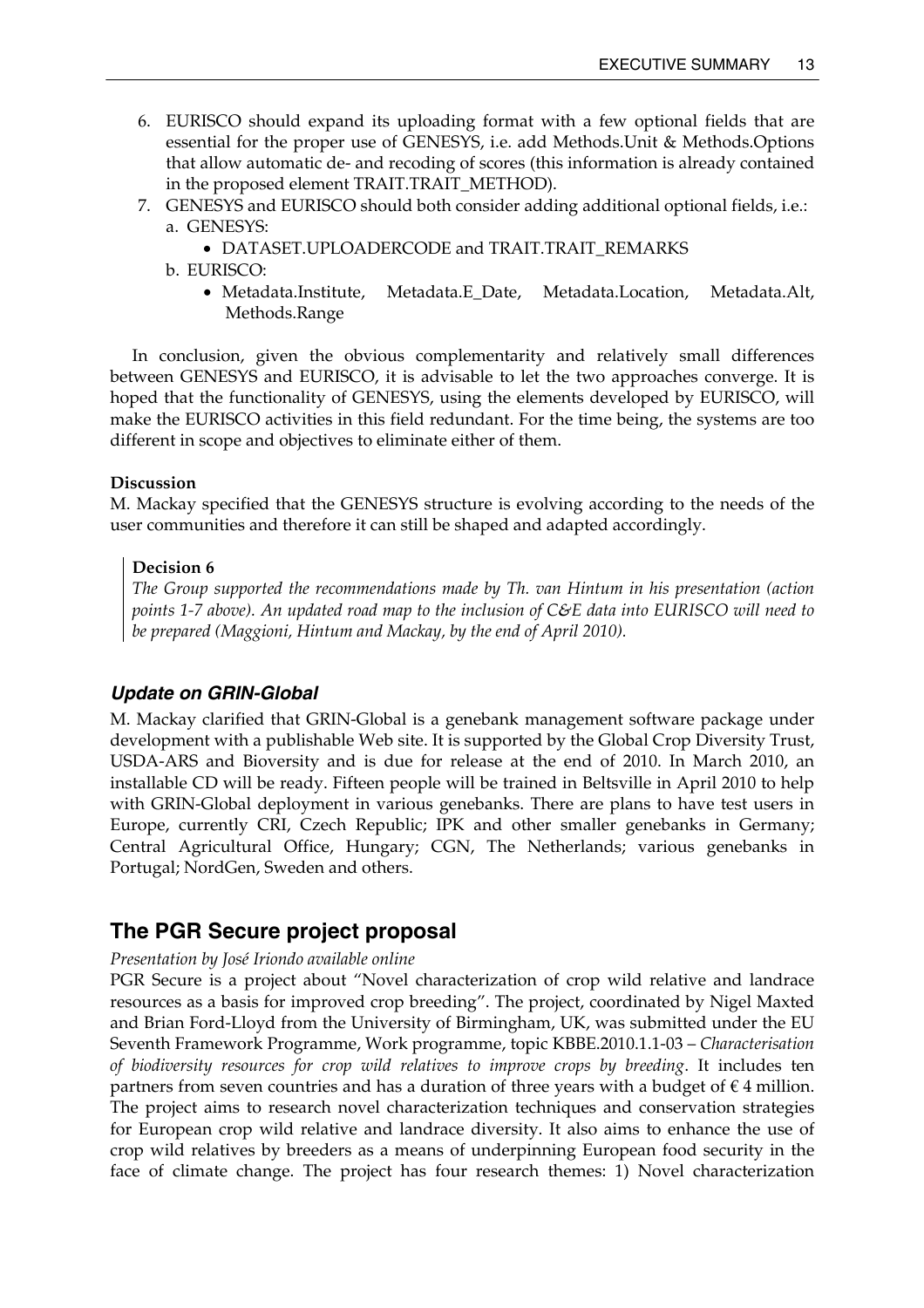<span id="page-15-0"></span>techniques; 2) Informatics; 3) Crop Wild Relatives (CWRs) and Landraces (LRs) conservation; and 4) Improved breeder use. Case studies are planned for *Avena*, *Beta*, *Brassica* and *Medicago*, using as a reference trait the resistance to sap-feeding insects.

 The informatics Work Package is focusing on predictive characterization, aiming to identify populations/accessions which are likely to contain desirable pest resistance traits through the Focused Identification of Germplasm Strategy (FIGS) and to explore the broad utilization of FIGS methodology to aid breeders' selection of CWR and LR accessions.

 It also aims to produce a Web-based CWR and LR Trait Information Portal building on existing databases that will provide:

- 1. Useful trait information on European crop wild relatives (CWRs) and landraces (LRs), particularly for *Avena*, *Beta*, *Brassica* and *Medicago*
- 2. Baseline biodiversity information on CWR and LR diversity and its conservation
- 3. Links with related existing information systems regarding genomic characterization (e.g. EMBL Nucleotide Sequence Database) and other PGR information systems (e.g. CWRIS, EURISCO, ECCDBs, ENSCONET) across Europe.

 CWR and LR conservation will be promoted by creating European and national CWR inventories and a Europe-wide LR inventory of (at least) the case study taxa, containing basic biodiversity data and moderated by national PGR programmes.

## **Discussion**

F. Begemann asked what plans exist to make use of the existing ECPGR infrastructure of *in situ* Focal Points. J. Iriondo replied that there is not much detail in the proposal about this, but the project is expected to build on the existing infrastructure. F. Begemann remarked that EURISCO should also remain the reference platform for *in situ* data.

## **Decision 7**

*The ECPGR meeting of* In situ *National Inventory Focal Points that is planned in Bonn, Germany in June 2010 will need to invite PGR Secure representatives.* 

# **Advice to EURISCO**

S. Dias provided a draft workplan of activities on EURISCO to be carried out by Bioversity until September 2010. The document, attached in revised form as Appendix I, raised a few points of discussion, as detailed below:

#### **Discussion**

Th. van Hintum: the Internet portal functionality improvement needs to be based on users' feedback. It will be important to put a list of "things done" and "things to do" on the Web, frequently communicate with users and respond to their feedback. The Internet interface should be revisited, since the search page is counter-intuitive.

 S. Dias: the search page was prepared in order to respond to the feedback received from users. Information about the implemented feedback is already present on the EURISCO Web site. The helpdesk has always communicated with users and taken into consideration the feedback received.

 The Group agreed that the improvement of the Internet interface is the priority, while the restructuring of the Intranet is not seen as a priority.

 M. Skofic clarified that rebuilding the EURISCO Intranet remains a priority internally, since the system is old and unstable. The new Intranet will allow generating automatic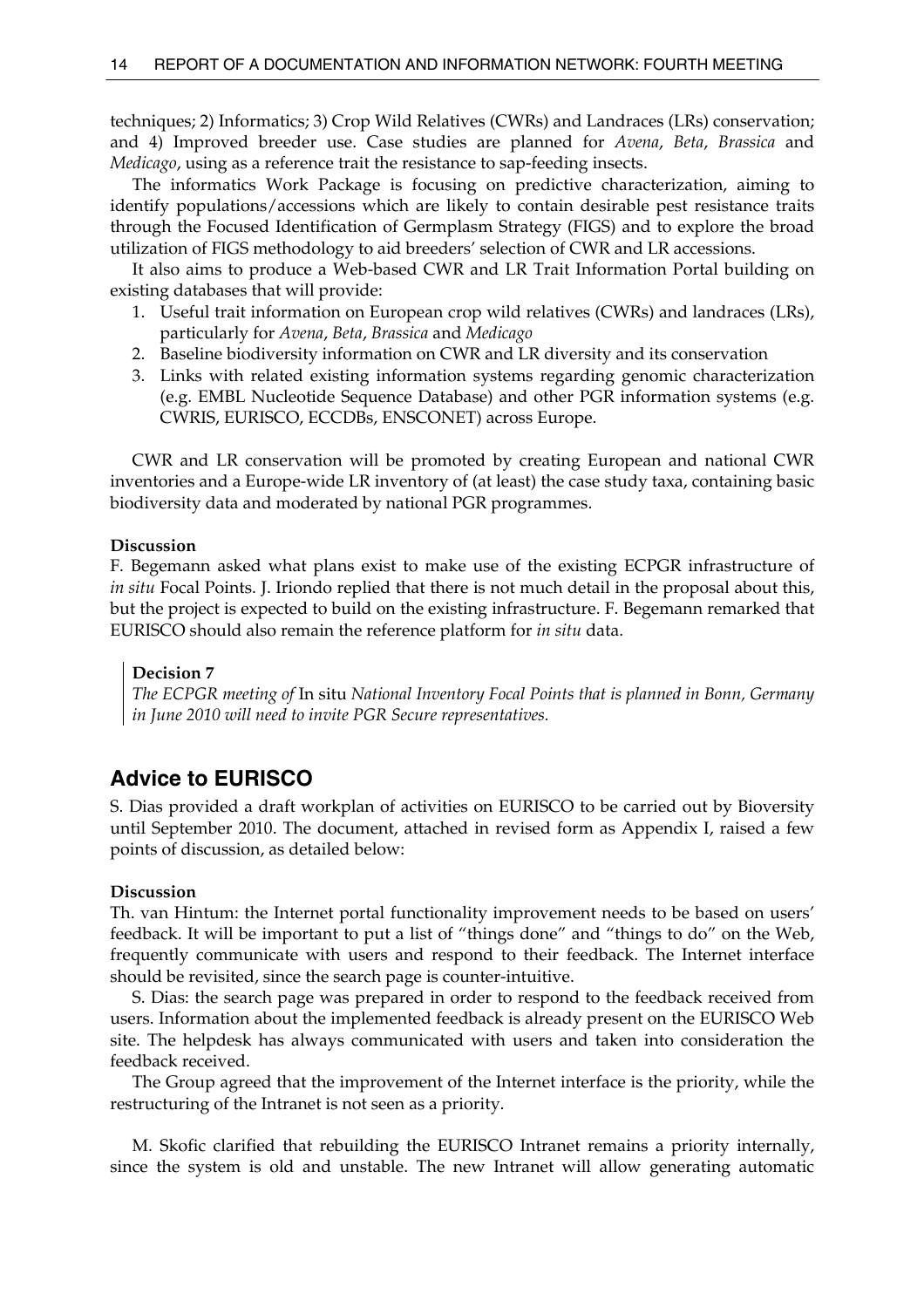<span id="page-16-0"></span>reports on taxonomy and georeferences, retrievable by the National Inventory Focal Points. It will also provide the additional option for NFPs to grant institutes access to directly uploading data to the NI Intranet.

 I. Thomas: it is not a priority for UK institutes to be able to upload data directly. The possibility to interact with Google Earth for mapping georeferenced accessions would be useful.

 S. Dias: the possibility of downloading data in MCPD format is already available, even though it is not intuitive and it will be necessary to make this option more evident.

 A comparison of the data in EURISCO with the data in the ECCDBs would be appreciated, in view of identifying appropriate chunks of data that are present in the ECCDBs and not in EURISCO. The next step would be to encourage inclusion of such data into EURISCO.

 The proposal to analyse the EURISCO data quality and develop quality indicators was questioned and not considered a priority.

 The opportunity was discussed to enable the uploading of only the new and changed data and not of the entire National Inventory each time. A time stamp could be introduced, allowing incremental uploads. This would also reduce band-width use and reduce errors. It should also be possible to delete individual accessions. This type of change was considered to be linked to the introduction of Web services.

 It was noted that at future meetings the workplan should be distributed in advance of the meeting, allowing the participants to prepare and properly discuss the plans.

#### **Decision 8**

*J. Nordling agreed to take the issue of incremental upload into consideration, while he tests the Integrated Publishing Toolkit as part of the NordGen-GBIF project. A proposal for a changed approach drafted by J. Nordling will be considered by the NCG after the end of the testing phase of Web services, at the beginning of 2011.* 

#### **Decision 9**

*The Bioversity workplan for EURISCO activities (February-September 2010) was approved in the form that is attached to this report as Appendix I. It should be noted that the Internet improvement has the highest priority. Collaboration with GENESYS also has high priority, while networking and helpdesk is considered ordinary routine. The exercise of comparison between ECCDBs and EURISCO will be appreciated. The Intranet rebuilding has a lower priority for the Group.* 

#### **Decision 10**

*A progress report on the implementation of the above workplan will be sent by the EURISCO Coordinator to the Doc&Info NCG in October 2010, including the achievements and a new proposed workplan with specific targets.* 

# **Election of new NCG Coordinator**

Theo van Hintum was elected as new Coordinator of the Doc&Info Network Coordinating Group. The Group thanked F. Begemann, former Coordinator, for his constructive and proactive chairing of the Group in the past years.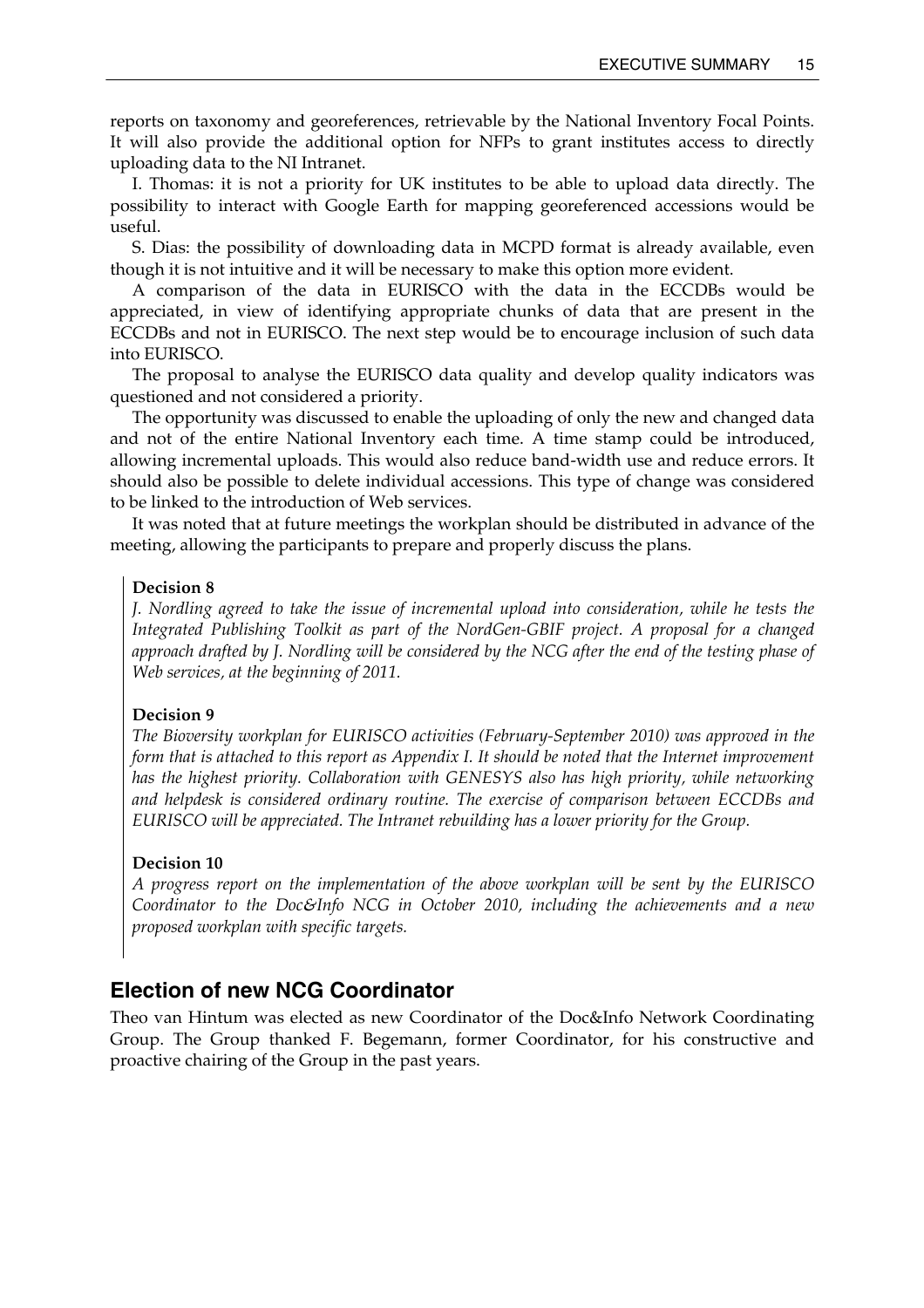# <span id="page-17-0"></span>**Closing remarks**

Th. van Hintum remarked that this Network, which is currently partially self-funded in its activities, should in future receive more support from ECPGR, similarly to the other Networks. He also noted that there have been communication problems in the past years which have made it difficult to guide the EURISCO development. There will need to be more transparency in the near future in order to make it possible for the NCG to exercise more effective guidance.

 F. Begemann thought that the principle of a self-funding Network, where possible, is a valid one and it should be appreciated that European institutions attach importance to subsidizing the programme, as is currently the case for many meetings of the Doc&Info Network. Th. van Hintum agreed that it is optimal to organize meetings at low cost, but the approach should be balanced across the entire ECPGR. Focus should be on supporting the output-oriented meetings.

 Th. van Hintum announced that the EUCARPIA genetic resources section meeting will be organized in Wageningen, The Netherlands, 5-7 April 2011, and the motto will be "to serve and conserve". Consequently, the ECPGR Doc&Info NCG meeting should be organized in February or in May 2011.

 A comment was made on the need to revisit the MCPDs and it was hoped that Bioversity could take the lead in this process.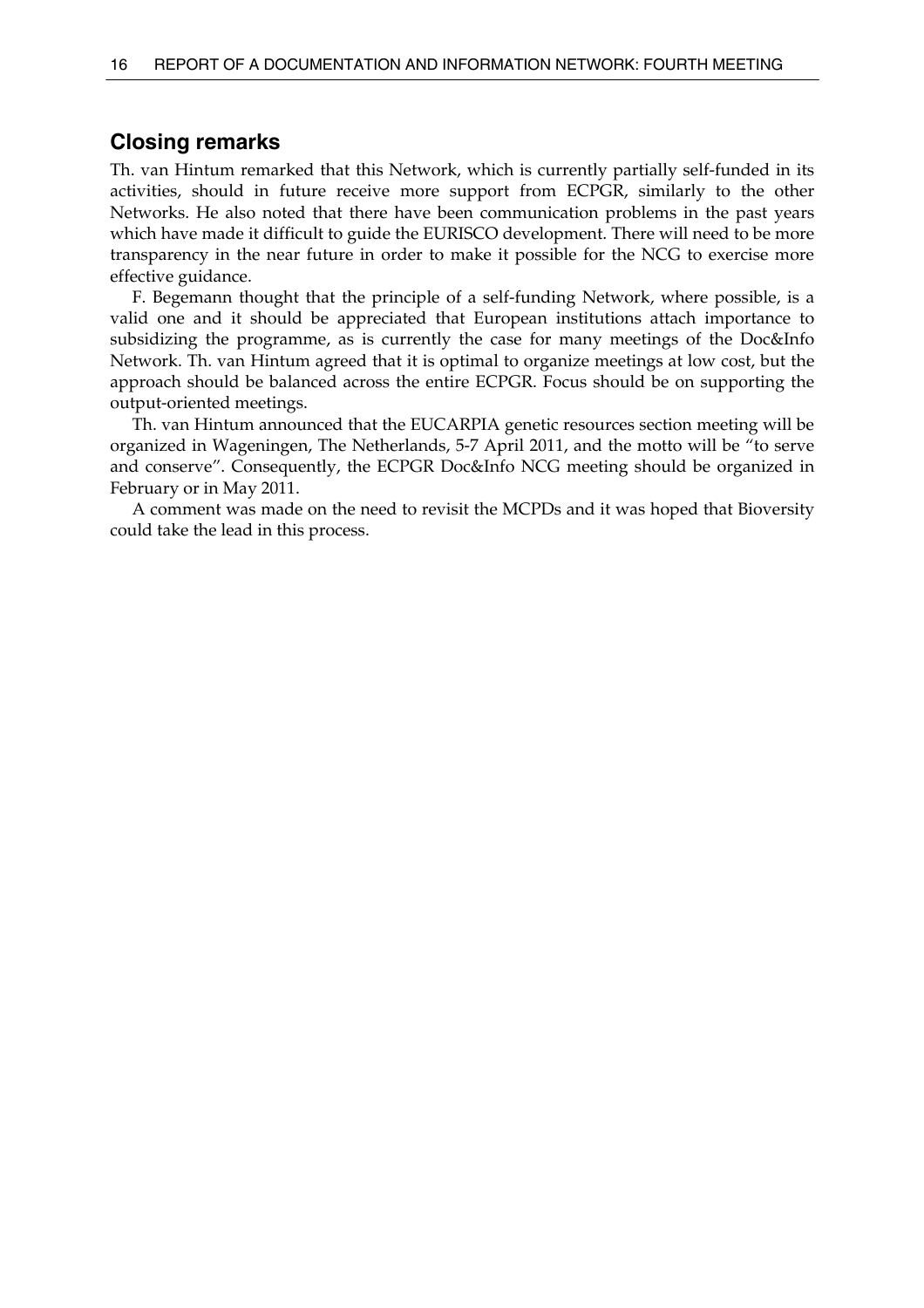# <span id="page-18-0"></span>**APPENDICES**

# **Appendix I. Workplan for EURISCO activities, to be implemented by Bioversity International before the end of September 2010**

- **1. Internet:** Improve the EURISCO portal functionalities, on the basis of user's feedback
	- 1. Introduce searching options such as: "View aggregate data per National Inventory"; "View aggregate data per institute";
	- 2. Add drop down menus or instructions to query for institute names;
	- 3. Improve the NI/NFP geographic map on the web site;
	- 4. Add functionalities to display accessions with coordinates on a map;
	- 5. Improve the option to download in MCPD format;
	- 6. Others as per user's feedback.

# **2. Rebuilding EURISCO Intranet**

- 1. The new Intranet will allow the generation of automatic reports on taxonomy and georeferences, retrievable by the NFPs;
- 2. It will also provide the additional option for NFPs to grant institutes access to directly uploading data to the NI Intranet;
- 3. The script that is capturing and transferring data to the GENESYS database will be modified to also work with the new EURISCO Intranet;
- 4. Introduction of the option to upload sets of data.

# **3. Networking and help desk**

- 1. Assist the National Focal Points in resolving technical issues relating to the data sets;
- 2. Follow up about taxonomy and geographic reports;
- 3. Compare ECCDBs and EURISCO data for gaps.

# **4. Collaboration with GENESYS**

- 1. Dictionary comparison among GENESYS and EURISCO fields, in order to prepare GENESYS to receive all the EURISCO data.
- 2. A script will be created to transfer data to GENESYS.
- 3. Test the functionalities /queries of EURISCO data once they are included in the common data structure, in order for the EURISCO portal eventually to retrieve data directly from the same data structure as the GENESYS portal.
- 4. Developing "Plug-in" to allow display of geographic positions of EURISCO accessions on a map.
- 5. Send to the Doc&Info NCG a progress report on the above-mentioned activities and their detailed milestones. Also include a workplan for the following six months (by October 2010).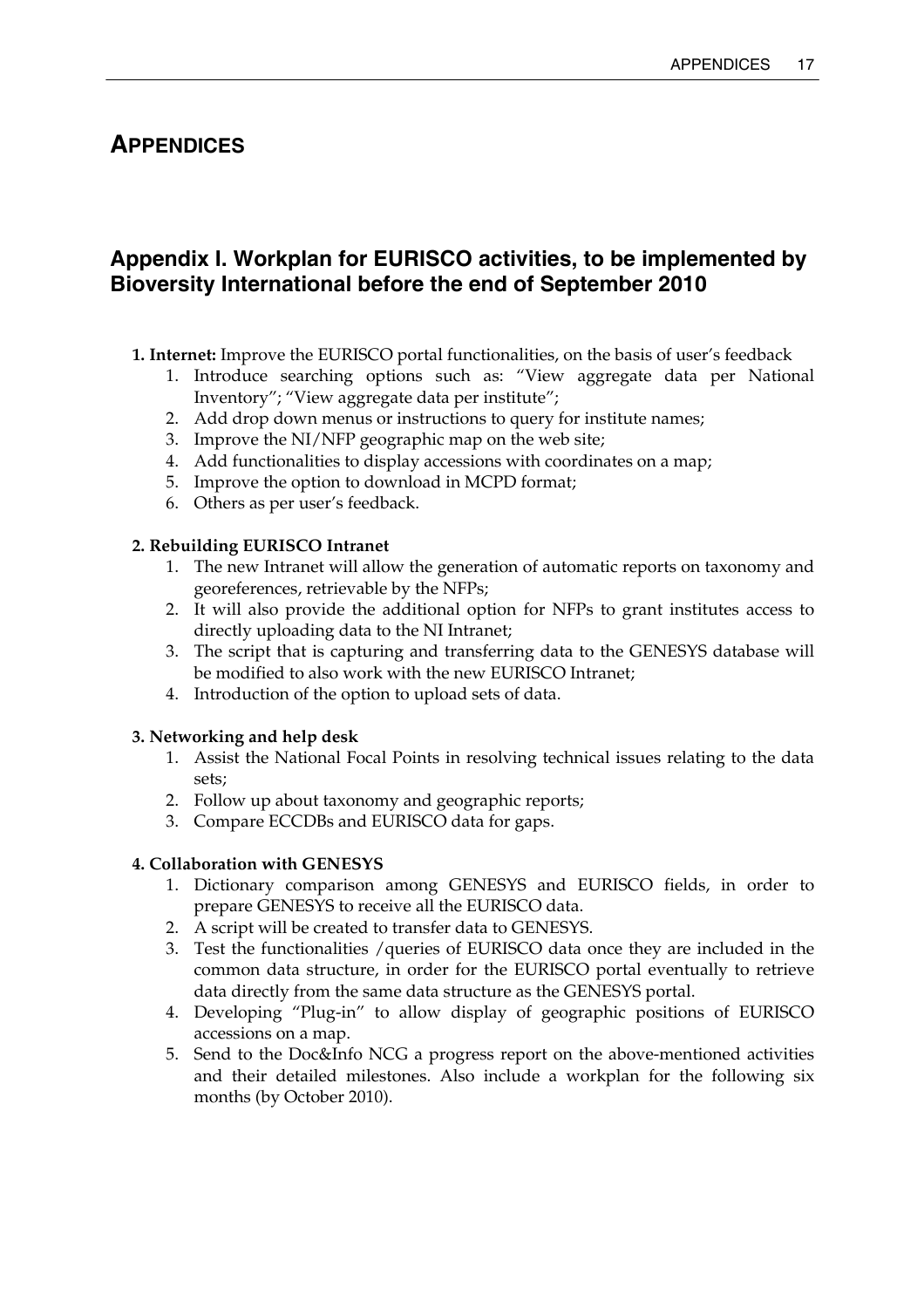# <span id="page-19-0"></span>**Appendix II. Acronyms and abbreviations**

| <b>AEGIS</b>    | A European Genebank Integrated System                                                 |
|-----------------|---------------------------------------------------------------------------------------|
| <b>ARCAD</b>    | Agropolis Resource Centre for Crop Preservation, Adaptation and Diversity             |
| <b>ASARECA</b>  | Association for Strengthening Agricultural Research in Eastern and Central Africa     |
| BLE             | Bundesanstalt für Landwirtschaft und Ernährung (German Federal Agency for             |
|                 | Agriculture and Food), Bonn, Germany                                                  |
| C&E             | characterization and evaluation                                                       |
| <b>CGIAR</b>    | Consultative Group on International Agricultural Research                             |
| CGN             | Centre for Genetic Resources, the Netherlands, Wageningen                             |
| CIRAD           | Centre de coopération Internationale en Recherche Agronomique pour le                 |
|                 | Développement, France                                                                 |
| <b>CRI</b>      | Crop Research Institute, Czech Republic                                               |
| <b>CWR</b>      | Crop Wild Relative                                                                    |
| <b>CWRIS</b>    | Crop Wild Relative Information System                                                 |
| DwC             | Darwin Core                                                                           |
| <b>EAPGREN</b>  | Eastern Africa Plant Genetic Resources Network                                        |
| <b>ECCDB</b>    | European Central Crop Database                                                        |
| <b>ECPGR</b>    | European Cooperative Programme for Plant Genetic Resources                            |
| <b>EMBL</b>     | European Molecular Biology Laboratory                                                 |
| <b>ENSCONET</b> | European Native Seed Conservation Network                                             |
| <b>EUCARPIA</b> | European Association for Research on Plant Breeding                                   |
| <b>EURISCO</b>  | European Internet Search Catalogue                                                    |
| FAO             | Food and Agriculture Organization of the United Nations                               |
| FIGS            | Focused Identification of Germplasm Strategy                                          |
| GB              | Governing Body (of the ITPGRFA)                                                       |
| <b>GBIF</b>     | Global Biodiversity Information Facility                                              |
| <b>GBRDS</b>    | Global Biodiversity Resources Discovery System                                        |
| <b>GIGA</b>     | Global Information on Germplasm Accessions                                            |
| <b>GRIN</b>     | Genetic Resources Information Network                                                 |
| HIT             | Harvesting and Indexing Toolkit                                                       |
| <b>ICARDA</b>   | International Center for Agricultural Research in the Dry Areas (CGIAR)               |
| IPK             | Leibniz Institute of Plant Genetics and Crop Plant Research, Gatersleben, Germany     |
| IPT             | <b>Integrated Publishing Toolkit</b>                                                  |
| IRRI            | International Rice Research Institute (CGIAR)                                         |
| <b>ITPGRFA</b>  | International Treaty on Plant Genetic Resources for Food and Agriculture              |
| LR              | Landrace                                                                              |
| MLS             | Multi-Lateral System                                                                  |
| <b>NCG</b>      | Network Coordinating Group                                                            |
| <b>NFP</b>      | National Focal Point                                                                  |
| <b>OTK</b>      | Ordering Tool Kit                                                                     |
| PGR             | Plant genetic resources                                                               |
| <b>PROTA</b>    | Plant Resources of Tropical Africa                                                    |
| <b>SEEDNet</b>  | South East European Development Network on Plant Genetic Resources                    |
| <b>SINGER</b>   | System-wide Information Network for Genetic Resources (of the CGIAR)                  |
| <b>SMTA</b>     | Standard Material Transfer Agreement                                                  |
| USDA-ARS        | United States Department of Agriculture-Agricultural Research Service                 |
| VIR             | N.I. Vavilov Research Institute of Plant Industry, St. Petersburg, Russian Federation |
| <b>WUR</b>      | Wageningen University and Research centre, Wageningen, The Netherlands                |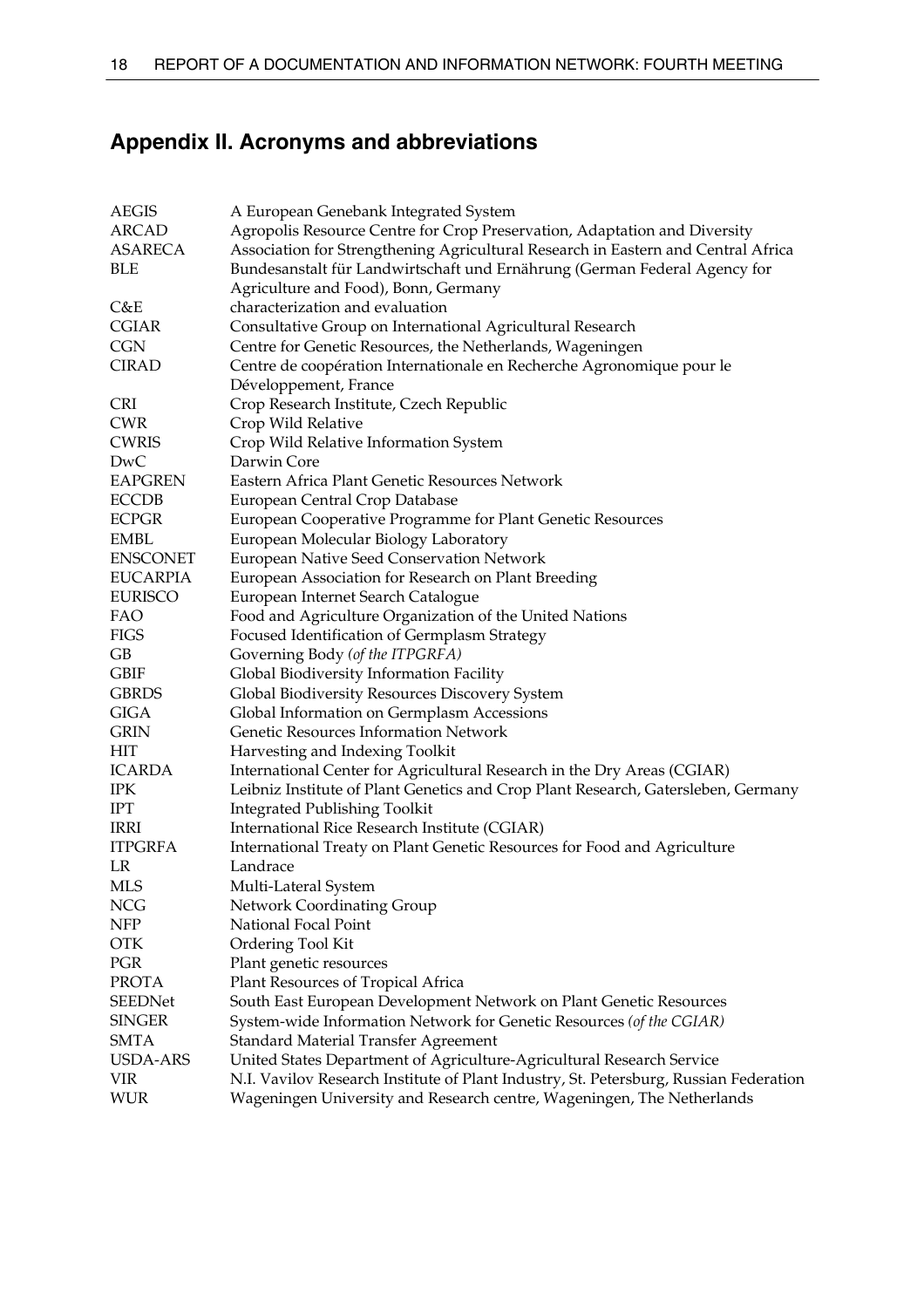# <span id="page-20-0"></span>**Appendix III. Agenda**

# *ECPGR Documentation and Information Network Coordinating Group (NCG) Fourth Meeting, 17-18 February 2010, Maccarese (Rome), Italy*

# **17 February, 13:00 – 18:00** *(coffee break 15:00-15:30)*

- **1. Opening and welcome** *(Lorenzo and Frank)*
- **2. Activities 2008 2009** 
	- 2.1. EPGRIS3 activities *(Theo)*
	- 2.2. Prague workshop for NI / NFP *(Iva)*
	- 2.3. Entebbe workshop with ASARECA / ITPGR *(Frank and Lorenzo)*
	- 2.4. Report from TDWG meeting *(Helmut)*
	- 2.5. C&E data in EURISCO *(Theo)*
	- 2.6. Report on NordGen GBIF activities (Jonas)

## **3. State of EURISCO** *(Sonia)*

**4. EUROGENEBANK** project proposal *(Jan Engels as invited observer)*

## **18 February, 09:00 – 13:00** *(coffee break 11:00-11:30)*

## **5. Collaboration with ITPGR**

- 5.1. Inter-regional workshop in collaboration with the Inter-regional Cooperation Network *(Lorenzo and Frank)*
- 5.2. Vision of Art 17 of the Treaty on the Global Information System *(Frank)*
- 5.3. Assessment of the registration of the MLS material *(Sonia)*

## **6. Collaboration with GIGA**

- 6.1. Demonstration of the Global Portal "Genesys" *(Michael)*
- 6.2. Proposal for the integration of C&E data from EURISCO into "Genesys" *(Theo)*
- **7. The PGR SECURE project proposal** *(José Iriondo)*

## **8. Election of new NCG Coordinator** *(Lorenzo)*

**9. Closing** *(New NCG Coordinator)*